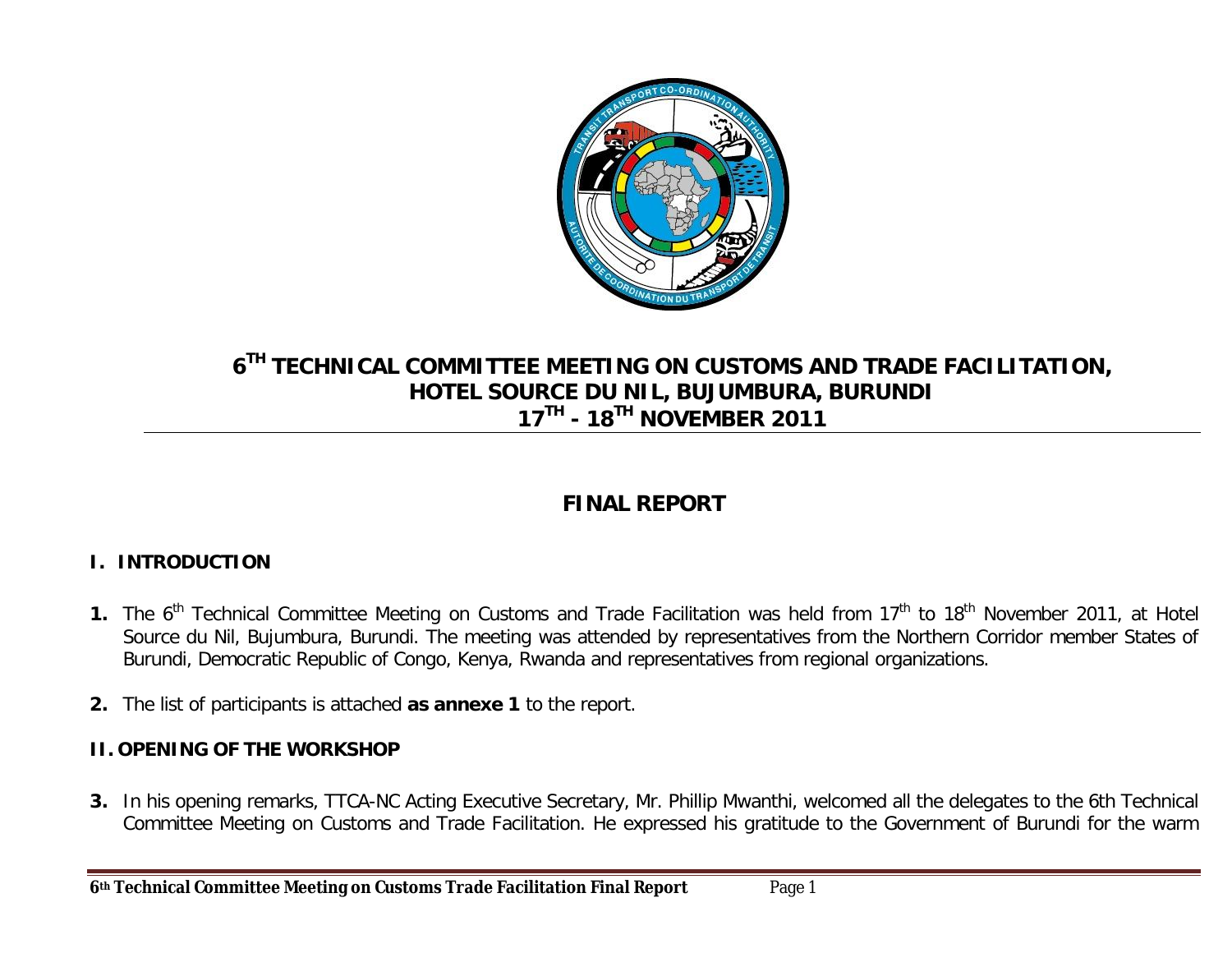welcome accorded to the delegates. He thanked the Burundi Revenue Authority for hosting and providing the necessary facilities and logistics for the meeting.

- **4.** He further said that although quite a number of milestones have been achieved in customs and trade facilitation, TTCA-NC has continued to engage key stakeholders in the region to address the remaining challenges in the Northern Corridor so as to improve trade and transport in the corridor. He cited a study being undertaken by the Secretariat aimed at devising a strategy to implement COMESA trade facilitation instruments whose implementation was agreed upon by the Member States but up to now their implementation is lacking.
- **5.** The guest of honour, the Commissioner General of Burundi Revenue Authority (OBR) Mr. Kieran Holmes welcomed all the delegates to Bujumbura, and thanked TTCA-NC Secretariat for giving OBR the opportunity to hold the 6th Technical Committee Meeting in Burundi. He noted that Northern Corridor meetings provide a forum in which key public and private stakeholders from the Member States interact and discuss pertinent issues and strategies for enhancing trade facilitation in the region.
- **6.** The Commissioner General enumerated a number of activities undertaken by OBR such as; signing last month of a One Stop Border Posts (OSBP) Agreement between Burundi and Tanzania with regard to Kobero/Kabanga border post; the pending OSBP Agreement with Rwanda for the Gasenyi/Nemba border crossing which is planned to be extended to cover Kanyaru Haut OSBP; OBR is also implementing COMESA and EAC Simplified Trade Regimes (STRs) to facilitate interstate border trade.

# **III. INSTALLATION OF THE BUREAU**

- **7.** Under ordinary circumstances and in line with the prevailing TTCA tradition, the Bureau would have been constituted as follows:
	- Chairperson : Rwanda
	- Vice-Chair : Uganda
	- 1st Rapporteur : Burundi
	- 2nd Rapporteur : DR Congo

It was however, noted that there was no representative from the Member State of Uganda. Accordingly, the, the Bureau was reconstituted as follows:

• Chairperson : Republic of Rwanda ;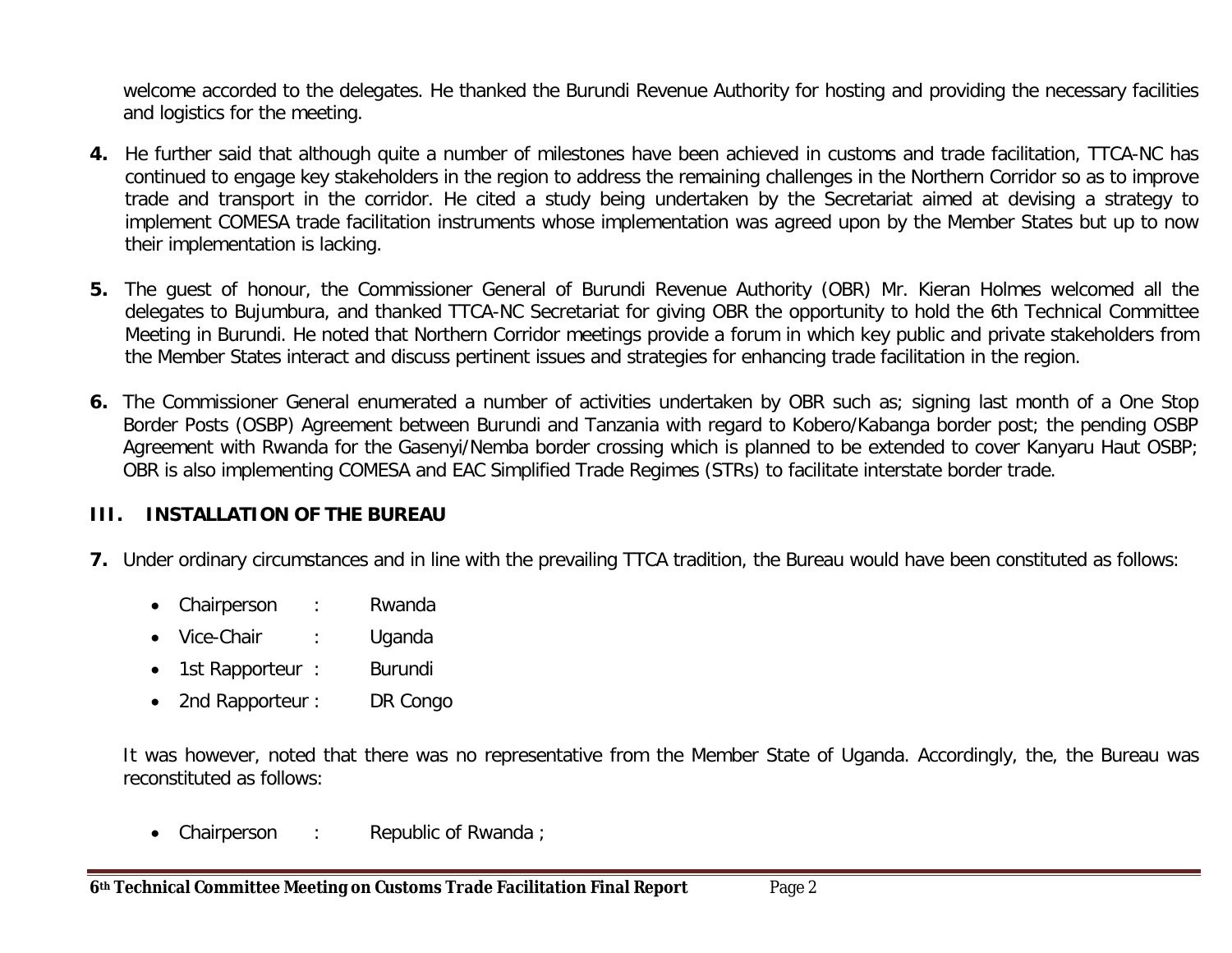- Vice-chair : Republic of Burundi
- $\bullet$  1<sup>st</sup> Rapporteur : Democratic Republic of Congo
- $2^{nd}$  Rapporteur : Republic of Kenya.
- **8.** The elected delegates from the above mentioned Member States were requested to take their respective seats within the Bureau.

# **IV.ADOPTION OF THE AGENDA AND PROGRAM OF WORK**

**9.** The Secretariat submitted a Draft Agenda and Program of Work both of which were adopted by the delegates after some amendments. The Draft Agenda and Program of Work as adopted are attached as **Annex 2** of the present Report.

# **V. ACCOUNT OF PROCEEDINGS**

# **A. THE UNIQUE CONSIGNMENT REFERENCE NUMBER**

- **10.** The Permanent Secretariat presented a concept note on the Unique Consignment Reference. Reference was made to the 3rd meeting of the NCTTCA Customs and Trade Facilitation Committee, where it was noted that the customs declaration is a provider of information for goods declared in transit. During this recommended that countries adopt a common annual numbering system and any subsequent proceeding new customs declaration made must reflect the reference of the previous one. This system allows easy exchange of data between customs authorities on goods in transit but may not facilitate easy exchange of data with other stakeholders involved in the supply chain.
- **11.** The meeting was informed that currently data exchange between organizations involved in a trade transaction founders (fails) because each organization utilizes its own reference scheme to identify the same transaction. Furthermore, simultaneous processing by the different stakeholders for clearance of a given consignment may not be possible since processing of a transaction depends on the reference number assigned by the previous stakeholder if the audit trail is to be maintained.
- **12.** Recognizing the need to support ongoing customs modernization and trade facilitation initiatives, promote data exchange among all stakeholders involved in the supply chain on a real time basis and enhancing customs facilitation of trade while putting in place controls to achieve customs other mandate of revenue collection, protection of society and provision of consolidated reliable data to its stakeholders. The meeting made the following recommendation:

### **Recommendation:**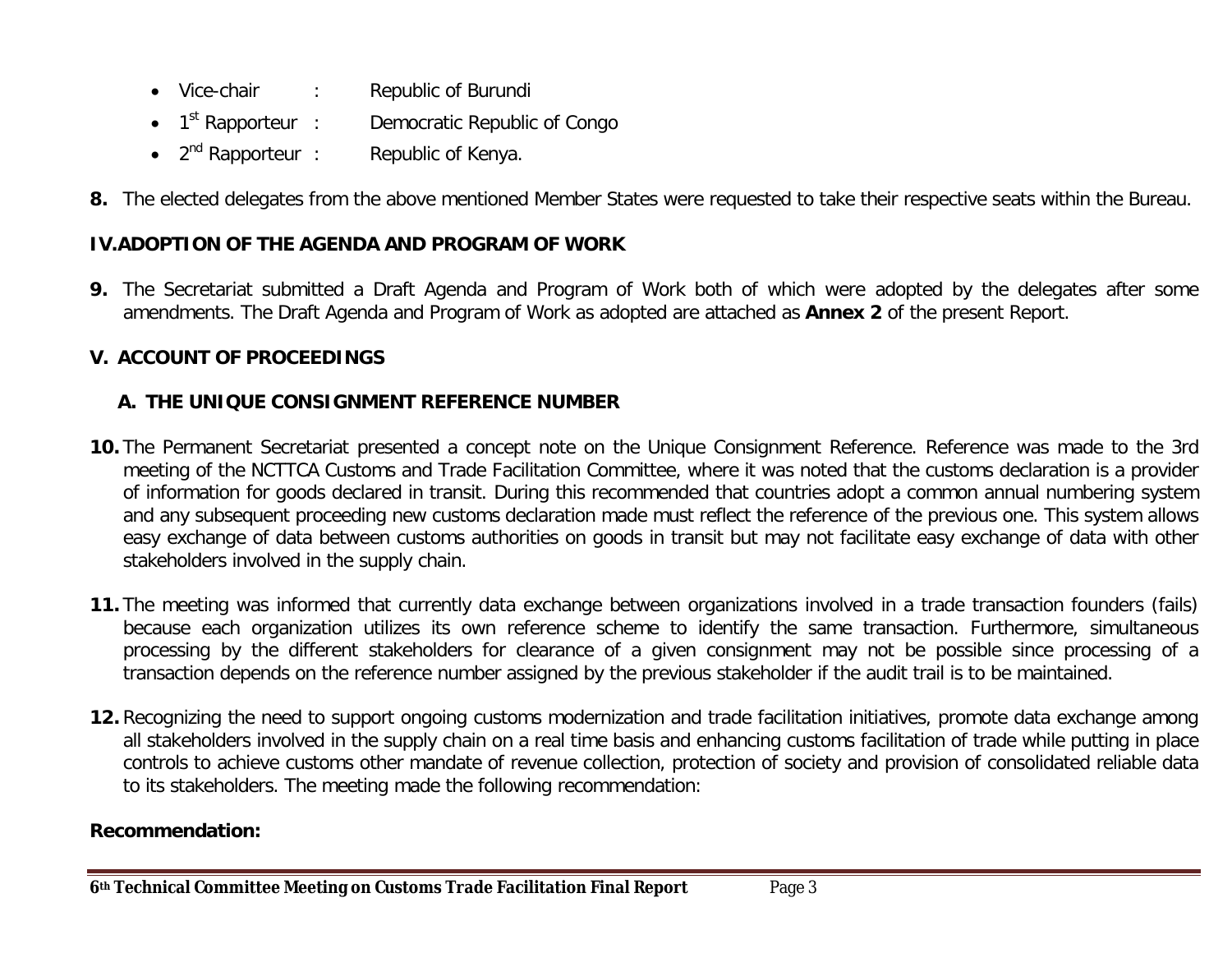- **13. The NCTTCA Permanent Secretariat should undertake activities and studies leading to the adoption of the Unique Consignment Reference by the Northern Corridor Member States.**
- **14. The Permanent Secretariat should consult with other stakeholders about their ongoing initiatives to facilitate trade in its activities leading to the development of the Unique Consignment Reference (UCR). The stakeholders to be consulted should include the organizations within the member States such as those developing the electronic Single Window System (eSWS), Authorized Economic Operator (AEO), Integrated Border Management (IBM), Regional Customs Transit Guarantee Scheme (RCTG), Raddex and Manifest Management information Systems (MMS).**

## **B. REPORT ON THE COMESA SIMPLIFIED TRADE REGIME (STR) INSTRUMENTS FOR FACILITATION OF CROSS BORDER TRADE**

- **15.** A report on the COMESA Simplified Trade Regime (STR) was presented by the TTCA Secretariat. The Common Market of Eastern and Southern Africa (COMESA) was established in 1994 with the main objective of increasing trade among its members. Trade among the COMESA members happens at two levels; trade by big companies and trade by small scale cross border traders.
- **16.** The Northern Corridor has been focusing on transit trade facilitation which is mainly carried out by big companies and virtually not focusing on the small scale cross border traders. The Spatial Development Initiative of the Northern Corridor encompasses promotion of transit, inter-regional trade and inter-state trade with the latter calling for facilitation of cross border traders. The importance of cross border trade lies in that fact that it is carried out by a large number of people thereby providing employment and a source of income for a big size of the population. Over the years, the share of inter-state trade by small-scale cross border traders has been on the increase. The small-scale cross border traders cannot continue to be ignored due to the role they play in inter-state trade and development along the Northern Corridor. Hence the need for implementation of the STR instruments in the clearance of cross border traders through customs.
- **17.** The Permanent Secretariat highlighted the challenges faced by cross border traders and the recommendations by COMESA Council of Ministers to improve the Simplified Trade Regime (STR). A delegate from Rwanda gave an update on the implementation of the STR by Rwanda which included; signing of an agreement with Uganda which encompassed the Common List of products, raising the threshold value for the STR to US \$3,000 and formation of associations for small scale border traders at the Key border stations. Following the discussions that ensued during the meeting the following recommendations were made:

## **Recommendation:**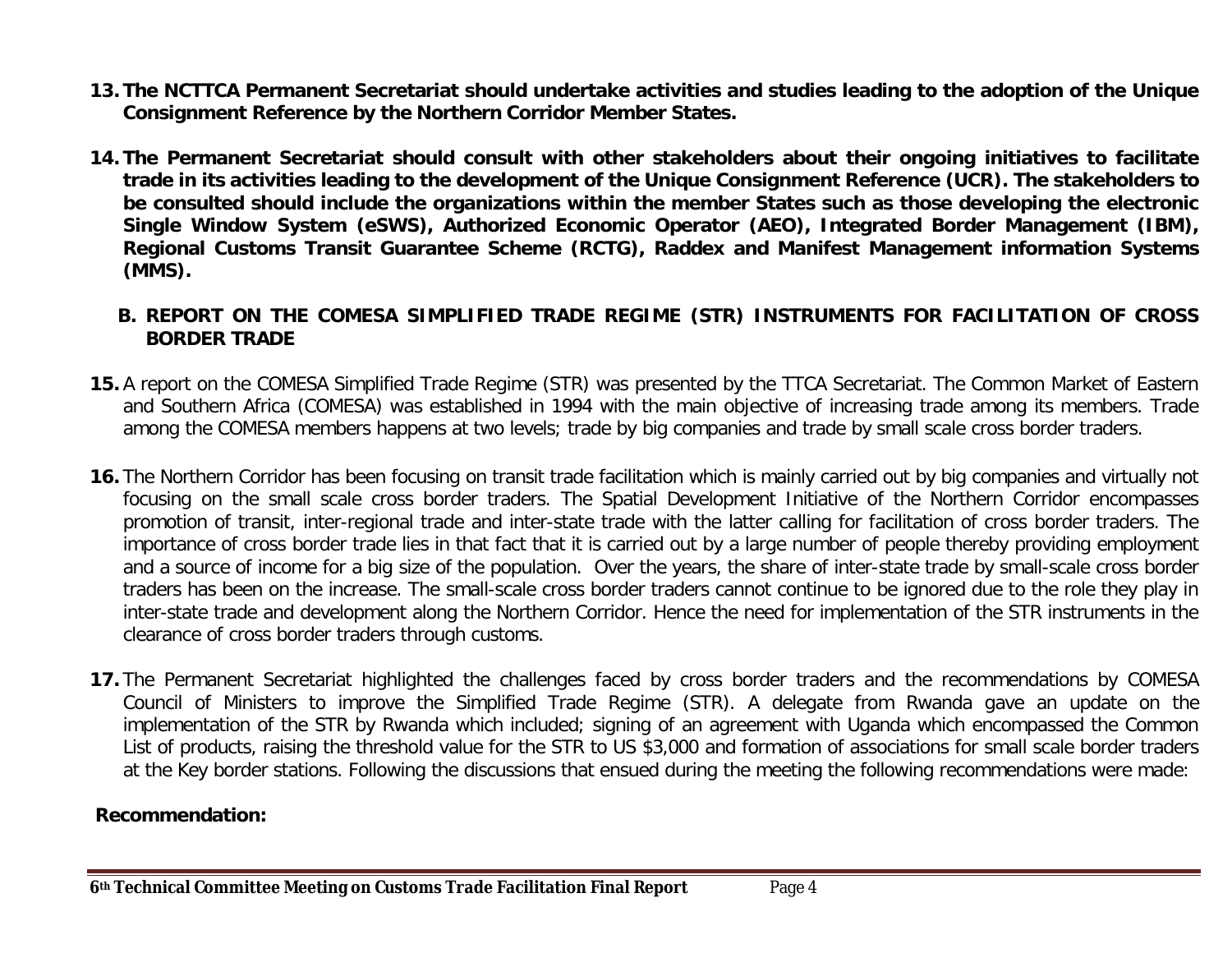- **18. Given the role played by Customs in the clearance of goods across the borders, it is recommended that Customs adopts the COMESA STR instruments in the clearance of exports/imports by the small-scale cross border traders.**
- **19. The member States of the Northern Corridor are requested to domesticate the STR instruments in their national legislations. Furthermore, the Northern Corridor member States are requested to:**
	- **i. Increase the threshold value for goods cleared under the STR regime from US \$500 to US \$1,000.**
	- **ii. Eliminate the requirement for the Certificate of Origin for goods on the STR Common List of Products.**
	- **iii. Disseminate to the public information relating to the STR**
	- **iv. Regularly update their Customs Value data bases.**
- **20. The Permanent Secretariat should explore the need for any safeguards from abuse of the system by some traders such as, putting a limit to the volume or quantity of goods for a given transaction that can be cleared using the STR document.**
- **21. Member States are requested not to withhold the implementation of the STR instruments to facilitate cross border traders on grounds that some traders may use them to defraud the State. Use of the STR does not preclude customs from instituting its usual checks where they suspect that a consignment is being handled fraudulently.**
- **22. Member States are urged to facilitate formation of cross border traders associations at their borders to enhance dissemination and exchange of information between customs and other Government agencies with the traders.**
	- **C. PROGRESS REPORT ON THE EAST AFRICAN TRADE AND TRANSPORT FACILITATION PROJECT ON THE IMPLEMENTATION OF THE COMESA TRADE FACILITATION INSTRUMENTS AND STRENGTHENING THE NORTHERN CORRIDOR STAKEHOLDERS COMMITTEES/FORUMS**
- **23.** The Northern Corridor Transit Transport Coordination Authority (NCTTCA) received a grant from the African Development Bank (AfDB) towards the cost of financing some regional activities along the Northern Corridor under the East African Trade and Transport Facilitation Project (EATTFP). Among the activities being financed by the AfDB under the EATTFP is the study on the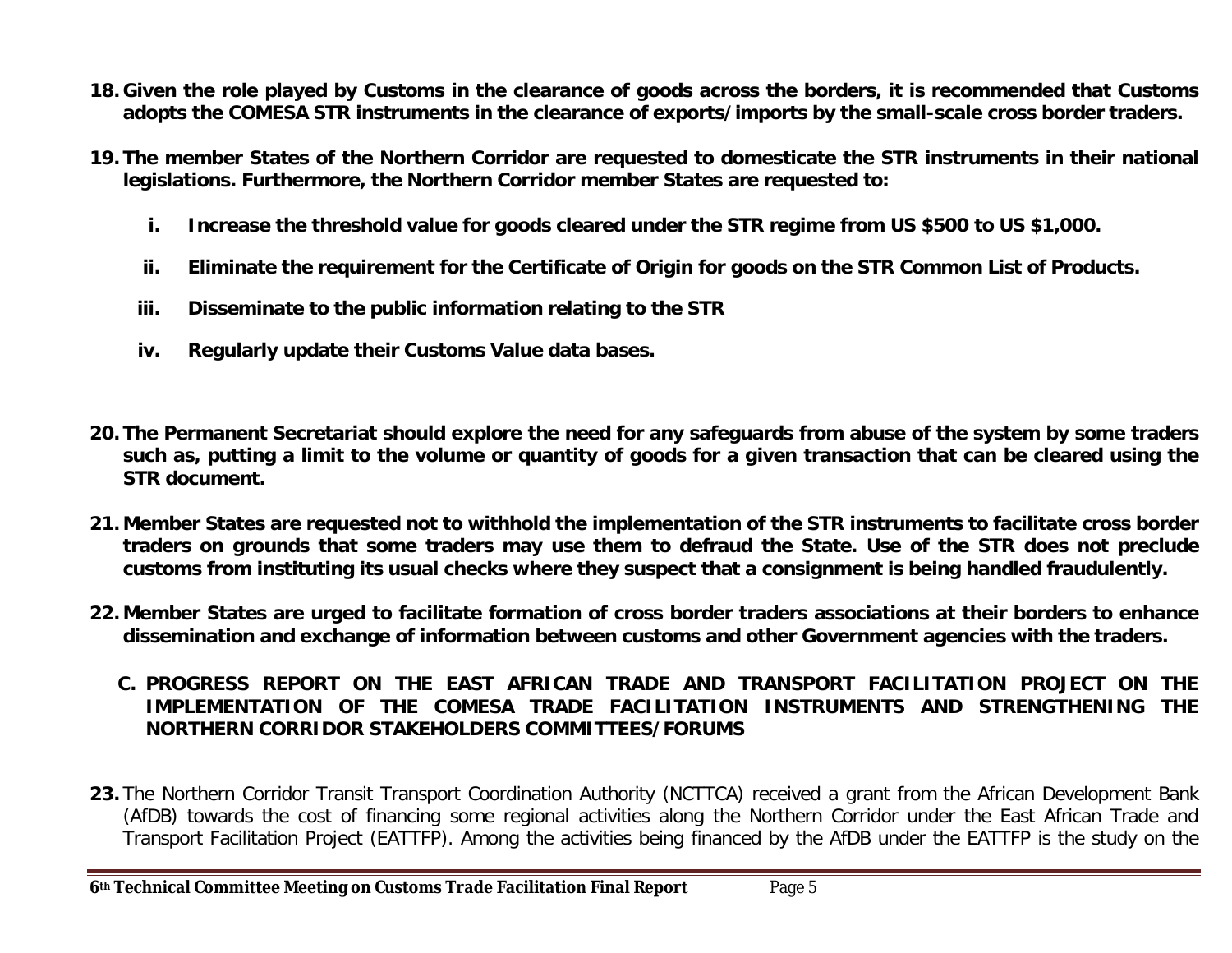implementation of the COMESA trade facilitation instruments and strengthening the Northern Corridor Stakeholders Committees/Forums.

- **24.** The Permanent Secretariat in its report informed the meeting that a Consultant (Virgin Universal Consultants) had been contracted in October, 2011 to undertake the study. The terms of reference, deliverables and methodology to be used by the Consultant during the study were highlighted. The Consultant is expected to complete the assignment in nine months from the date of signing of the contract.
- **25.** During the discussions that ensued after presentation of the report, concerns were raised by a delegate from DRC on the criteria of recruiting consultants. The delegate had encountered a situation where a consultant hired by an international body to execute an assignment in DRC lacked competence in the official language used in DRC which limited the amount and quality of information gathered by the consultant during his consultations in the field. The meeting observed that there is need for the Permanent Secretariat to review the criteria used in recruiting consultants to take consideration of the official languages used in the member States where the assignment is to be executed and to provide for an expert from the Member State to work with the consultant during the field visits to enhance the amount and quality of information gathered.

### **Recommendation:**

- **26. In future the competence by the consultant in the official languages used in the country(s) where the assignment is to be executed should form part of the criteria by the Permanent Secretariat in recruiting consultants. The Permanent Secretariat should also make a provision in the terms of reference for the consultant to work with at least one expert attached to him in the Member State during the field visits.**
	- **D. REPORT ON THE 5TH CUSTOMS AND TRADE FACILITATION STAKEHOLDERS FORUM AND THE REPORT ON THE NORTHERN CORRIDOR STAKEHOLDERS SURVEY OF THE MOMBASA – MALABA NORTHERN CORRIDOR SECTION.**
- **27.** The Permanent Secretariat presented the report on the Northern Corridor Stakeholders May 2011 Survey of the Mombasa to Malaba section. The survey was coordinated by the Permanent Secretariat and carried out by a Task Force drawn from the public and private sector appointed during the Kenya Ports Authority Friday Stakeholders Meeting. The overall objective of the survey was to make an on spot identification of challenges/Non Tariff barriers along the Mombasa – Malaba section of the Northern Corridor and make recommendations to address these challenges. The necessity for the survey followed persistent complaints on the challenges faced by the stakeholders that use the Corridor and the frequent hold up of trucks carrying goods in transit at transit nodes especially at the Malaba border.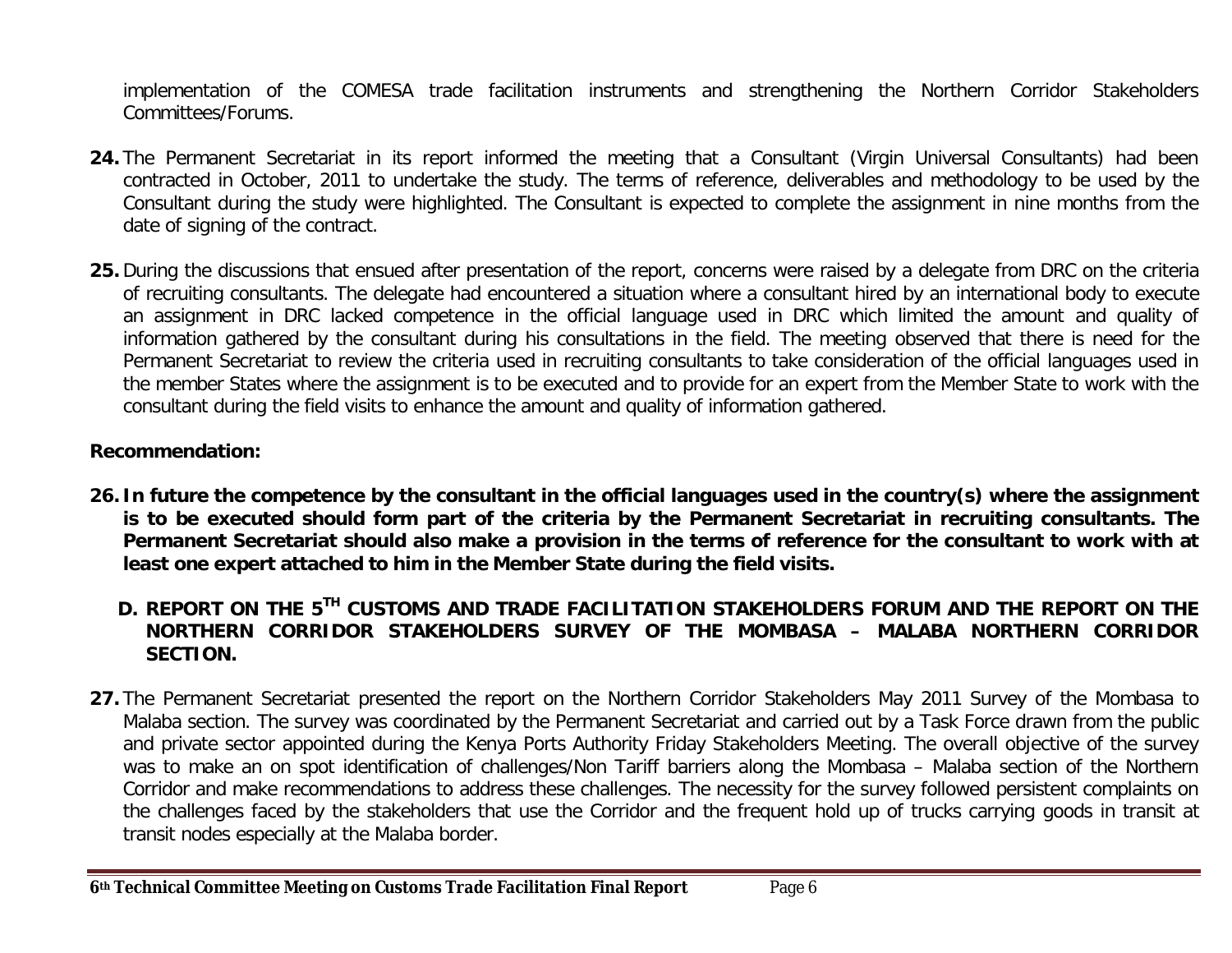- **28.** The Permanent Secretariat further presented the report on the 5th Northern Corridor Stakeholders Consultative Forum held on 29th July 2011 at Hotel Africana, Kampala – Uganda.
- **29.** The Permanent Secretariat made a follow up of implementation of the recommendations made in the reports mentioned above through formal correspondences and holding meetings with the concerned organizations. The Secretariat thanked those organizations that had implemented the recommendations. The Chairman invited the delegates to give an update of the issues raised in the reports.
- **30.** The delegates present gave an update on the progress of implementation of the key recommendations which included:

**a) Mombasa Port:** A representative of Kenya Ports Authority (KPA) gave the following updates:;

- **i.** A One Stop Center has been set up for use by all containerized cargo interveners at the Port. Clearance is done under one roof by all cargo interveners. Efforts are underway to set up a similar facility for clearance of conventional cargo (noncontainerized cargo).
- ii. More exit lanes for transit goods have been opened to expedite delivery of cargo from the Port. Furthermore, a new road that passes below the airport is planned for construction to provide another alternative to exit cargo leaving Mombasa.
- **iii.** KPA and Kenya Revenue Authority (KRA) are working on the integration of their electronic business systems, the KWATOS and SIMBA to enhance information sharing and exchange.
- **iv.** A technical committee was set up to explore the modalities of weighing cargo while being loaded on the trucks as a proactive measure to assist drivers of transit goods trucks to comply with Gross Vehicle Weight (GVW) load limits.
- **v.** KPA is upgrading its IT systems (SAP and KWATOS) and following up on the implementation of the National Single Window System that will transform the Port into an e-Port by 2012.
- **b) Weighbridges and Roads:** A representative from Kenya National Highways Authority (KeNHA) gave the following updates;
	- **i.** The road section leading to the Malaba Bridge has been resealed by KeNHA.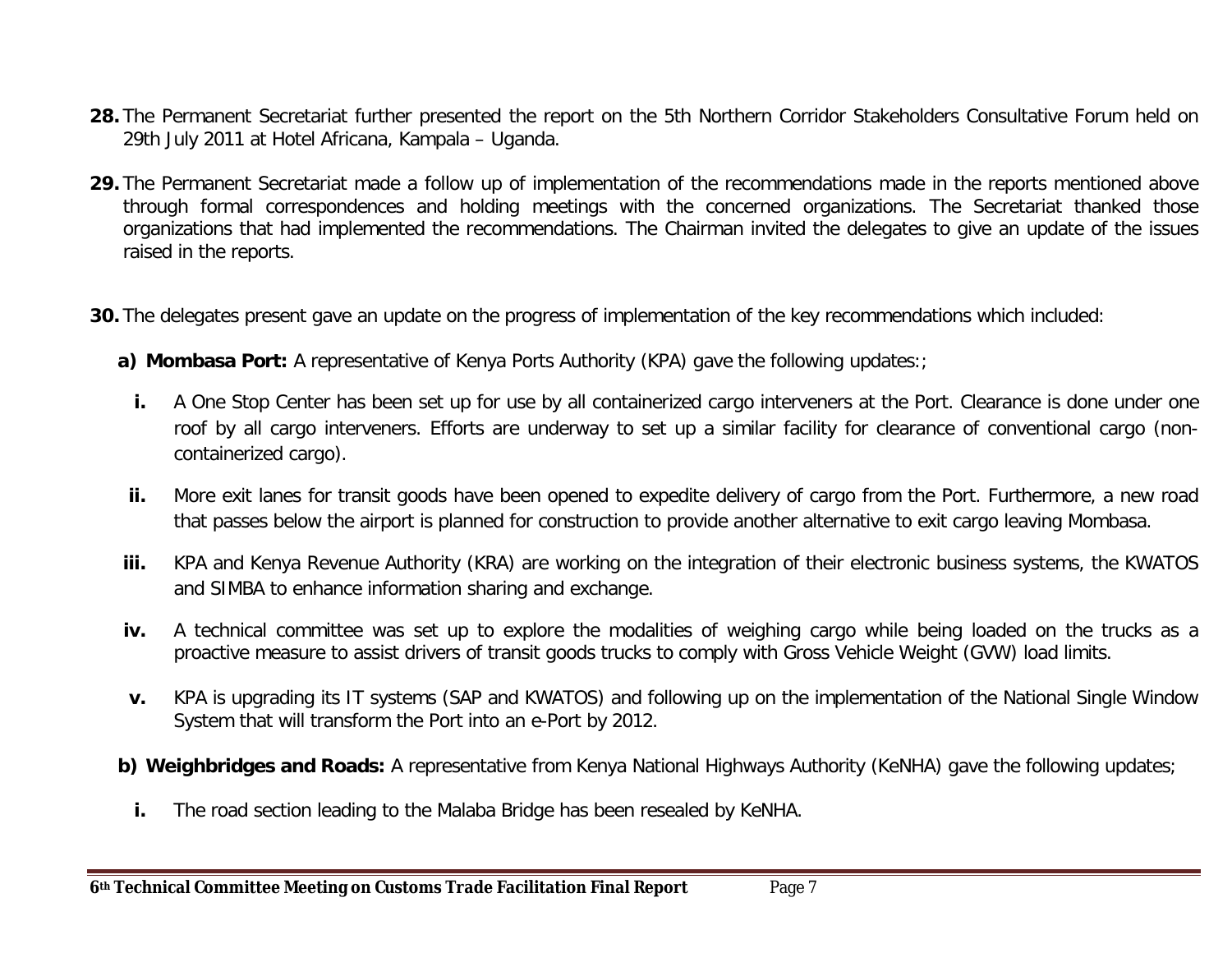- **ii.** Kenya agreed to adopt the 56 tons G.V.W load limits for trucks as approved by EAC Council of Ministers, however, implementation may take effect in July 2012 after making the necessary amendments in the domestic laws of the five EAC Partner States. Furthermore, the 56 tons GVW load limits apply only to the designated Northern Corridor roads. For the other roads, the GVW still remains at 48 tons due to the strength of the bridges along these roads that cannot accommodate weights above 48 tons GVW.
- **iii.** The Mariakani and Athi River weighbridges have been automated and fitted with public view screens to display the weight of the truck while being weighed. KeNHA is still exploring modalities of sharing data generated at these weighbridges with other stakeholders.
- **iv.** Evaluation of bids for the rehabilitation of the road A104 between Timboroa and Eldoret has been completed. The rehabilitation will address the failed section near Baraton University.
- **v.** KeNHA has installed warning signs for drivers at some of the dangerous spots along the Northern Corridor Roads. The exercise is still ongoing.
- **c) Pipeline:** A representative from Kenya Pipeline Company (KPC) gave the following updates;
	- **i.** The construction of the new parallel pipeline from Nairobi to Eldoret with an installed capacity of 380 *cubic meters per hour* was completed. The pipeline is currently undergoing testing. The pipeline is 14 inches in diameter and can deliver a volume of fuel of 700 cubic meters per hour in future if additional pumping stations are installed. The new and the existing old pipelines are to be used in conveying fuel from Nairobi to Eldoret.
- **ii.** KPC is planning to install more "loading islands" for diesel and petrol at the Eldoret depot.
- **iii. It is recommended that oil dealers be encouraged to pick their products from Eldoret and Kisumu when the new pipeline becomes fully operational**
- **d) Customs Agents:** A representative from KIFWA promised to follow up the implementation of all the recommendations made in the report. He however, registered his disappointment for lack of representation of some of the key stakeholders namely Kenya Revenue Authority (KRA) and Uganda Revenue Authority (URA) in the meeting.
- **31.** Following the discussions that ensued, after the presentation of the reports and feedback on implementation from the Stakeholders present. The meeting made the following recommendations: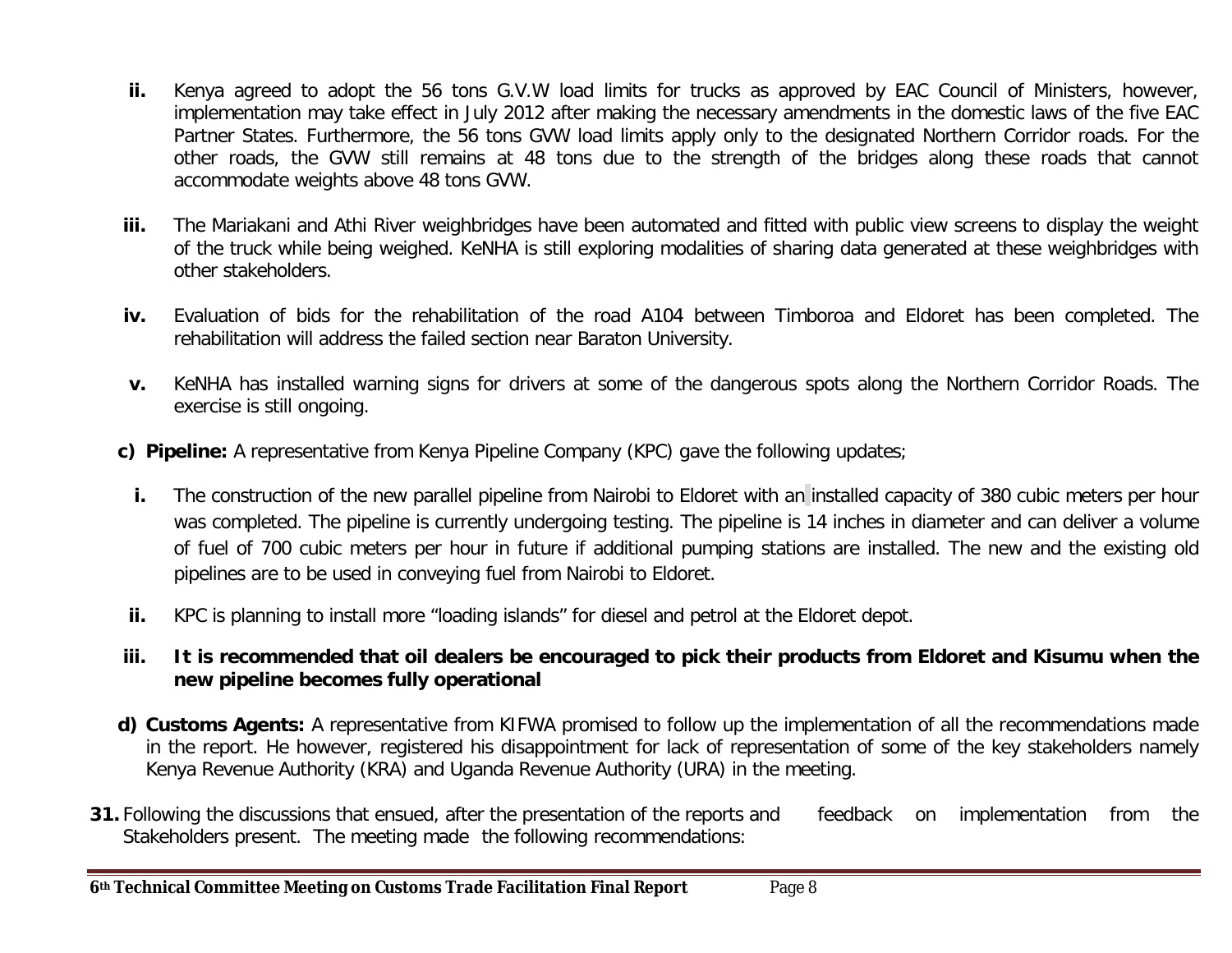### **Recommendation:**

- **32. The Permanent Secretariat should develop a matrix that designates the responsibility center and a time frame for implementation of the recommendations made in the reports and update the stakeholders on a quarterly basis.**
- **33. When the allowable axle load limits comes into effect, KeNHA should publicize the roads for which the load limits of GVW 56 tons is applicable and those for which it does not apply to safeguard the drivers from unduly attracting penalties for inadvertently using roads for load limits of 48 tons when carrying loads within the GVW limits of 56 tons.**
- **34. The Permanent Secretariat should publish a geographical map showing the Northern Corridor designated routes (roads, railway, pipeline, waterways) used for transport of goods and the location of the various transit nodes (Ports, Weighbridges, Customs Check Points, Customs Border Stations). This information will help stakeholders to identify where their cargo is located.**
- **35. The Permanent Secretariat should survey the remaining sections of the Northern Corridor which were not surveyed during the May 2011 stakeholders survey of the Mombasa – Malaba section to identify and address the challenges faced by the traders throughout the Corridor.**
- **36. The member States should be requested to disseminate information pertaining to the cost of obtaining the different types of visas and their validity to enable regular truckers to obtain the most cost effective visas for their operations. (The meeting was informed by the Secretariat that a Uganda multiple entry visas which is valid for one year costs US \$100 whereas a single entry visas costs US \$50).**
	- **E. COUNTRY REPORTS ON PROGRESS OF IMPLEMENTATION OF THE ONE STOP BORDER POSTS (OSBPS), ELECTRONIC CARGO TRACKING SYSTEMS (ECTS), AUTHORIZED ECONOMIC OPERATORS (AEO) AND THE ELECTRONIC SINGLE WINDOW SYSTEM (ESWS).**
- **37.** The member States gave an update of the implementation of the above highlighted trade facilitation instruments as follows:

## **a) Republic of Burundi:**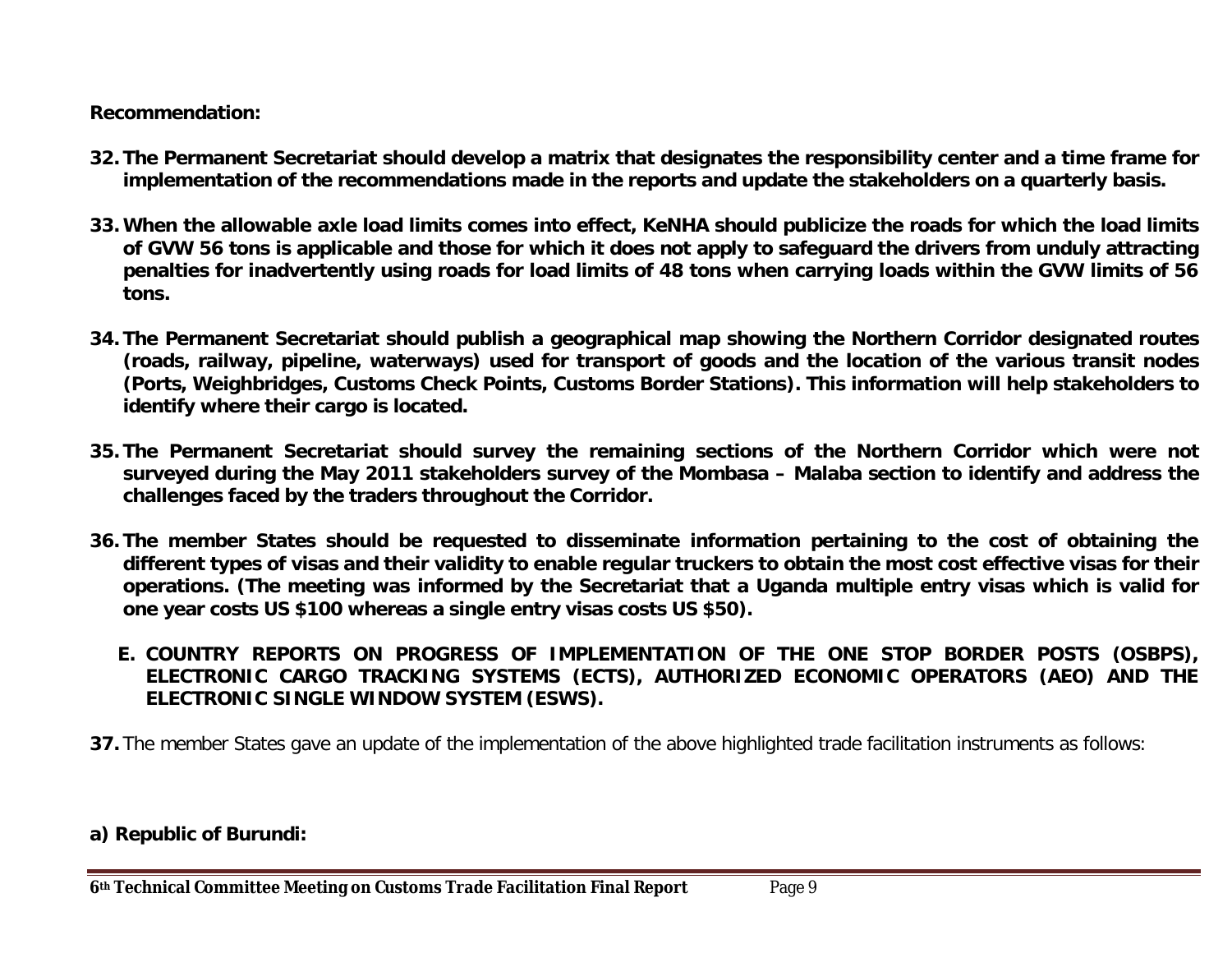- **i.** Burundi is operating an OSBP at Gasenyi at the border with Rwanda. Projects for development of other OSBP's along the Burundi-Rwanda border at Ruhwa and Kanyaru-Haut is in progress. Burundi is also pursuing operating an OSBP at Kobero/Kabanga at the border with Tanzania.
- **ii.** AEO has not yet been implemented, Burundi Revenue Authority (OBR) is still building capacity to be able to implement the program.
- **iii.** eSWS not yet rolled out, but OBR has started sensitizing the stakeholders in preparation for this project.

### **b) Democratic Republic of Congo:**

- **i.** DRC is undertaking projects to open OSBP's at the Goma/Gisenyi border with Rwanda and another OSBP at the Kasindi/Mpondwe border with Uganda. The DRC International Immigration Office is undertaking construction of OSBPs at Rusizi I and Rusizi II.
- **ii.** AEO; a new customs law has come into force which provides for operation of AEO scheme by DRC. Under the new law the AEOs are referred to as Approved Economic Operators. The cargo for the Approved Economic Operators is accorded preferential customs clearance.
- **iii.** Computerization of customs stations is ongoing in DRC. It commenced with automating the customs stations in Western DRC and Kinshasa and currently being rolled out to customs stations in Eastern DRC.
- **iv.** DRC implemented an electronic cargo trucking scheme

### **c) Republic of Kenya:**

**i.** Procurement for construction of five OSBPs between Kenya and Uganda at Busia and Malaba as well as between Kenya and Tanzania at Taveta, Isebania and Lungalunga is underway. The designs are complete and the bids for construction are under evaluation. The consultancy services for the design and the supervision are being funded by the World Bank while the construction works are expected to be funded by both the World Bank and TradeMark East Africa.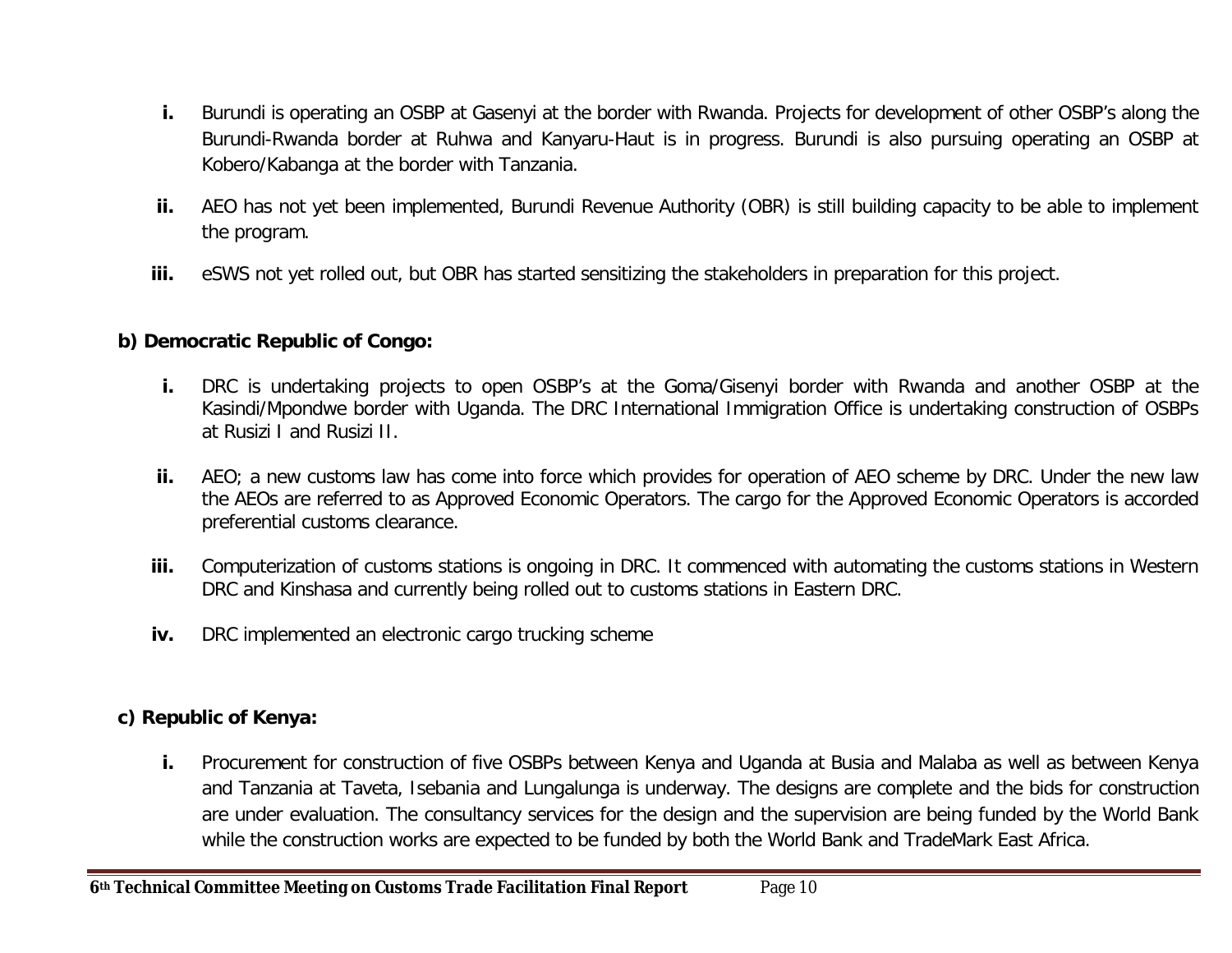- **ii.** Kenya established the Kenya National Trade Agency to implement the eSWS.
- **iii.** The implementation of the ECTS in Kenya was suspended following a court case filed by the transporters.

# **d) Republic of Rwanda:**

- **i.** Rwanda is operating OSBPs at Gatuna/Katuna, Nemba/Gasenyi. Undergoing projects on OSBPs include: Akanyaru-haut, Ruhwa and Gisenyi – Goma, Rusumo and Kagitumba - Meramahills.
- **ii.** Rwanda is expecting to implement the eSWS by the end of February 2012.
- **iii.** Rwanda is undertaking activities for implementation of the ECTS.
- **iv.** The AEO project has been launched by Rwanda, training of stakeholders is being undertaken.

# **e) Republic of Uganda**

The republic of Uganda was not represented but the Permanent Secretariat had earlier obtained some information from Uganda about the above projects.

- **i.** Uganda is operating OSBPs at border with Rwanda at Katuna/Gatuna and at the border with Kenya at Malaba. Activities are underway to operate OSBP's at Busia, Mutukula, Mpodwe and Merama-Hills along the border with Kenya, Tanzania, DRC and Rwanda respectively.
- **ii.** AEO; Uganda is undertaking activities to implement the AEO
- **iii.** ECTS; Uganda is in the process leading to the implementation of the ECTS system.

The meeting appreciated the progress made by the member states in implementing trade facilitation measures and made the following recommendations: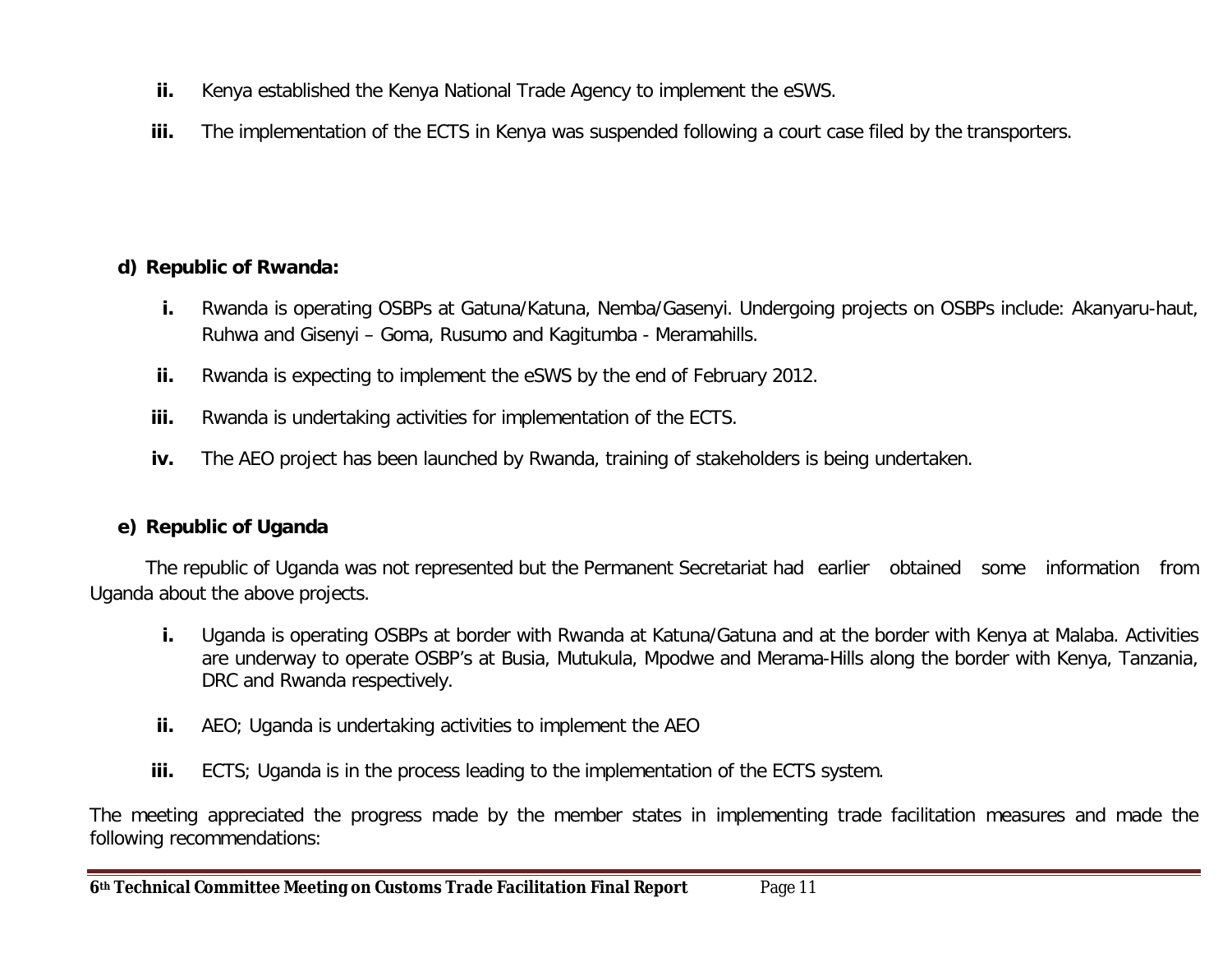## **Recommendation:**

- **38. When undertaking initiatives to facilitate trade and transport in the Northern Corridor, member States are requested to provide for future harmonization of their programs and systems with each another.**
- **39. When undertaking development of OSBPs and projects to automate, member States are urged to make provisions for the rural stakeholders who may require to clear their goods through customs but do not have the capacity of acquiring equipment necessary to connect to the automated customs business systems to access data and make their declarations.**

 **Provision of public space/room with terminals to link to customs servers for processing declarations should be provided for, especially in the designs of OSBPs.**

# **F. CUSTOMS AND TRADE FACILITATION PROGRAM OF ACTIVITIES 2012**

**40.** The Permanent Secretariat presented the Program of Activities for the year 2012. The Committee approved the Program of activities with some amendments to include an activity to carry out a survey of the remaining sections of the Northern Corridor and to adjust the timelines for adoption of the proposed regulatory framework arising from the planned studies.

## **G. ANY OTHER BUSINESS**

### **Amendments Introduced In the East African Community – Customs Management under Section 34(5) for collection of Customs Warehouse Rent:**

**41.** The Chairman Kenya Association of Manufacturers Mombasa representing the private sector stakeholders raised concerns about the amendments made to the East African Community – Customs management Act, 2004 under Section 34(5) which empowers the Commissioner Customs to levy customs warehouse rent for goods that have been entered but not delivered out of a customs area after 14 days. Under Regulation 84 of the East African Community – Customs Management Regulations, 2010, customs warehouse rent is charged at a rate of US \$0.3 per cubic meter per day.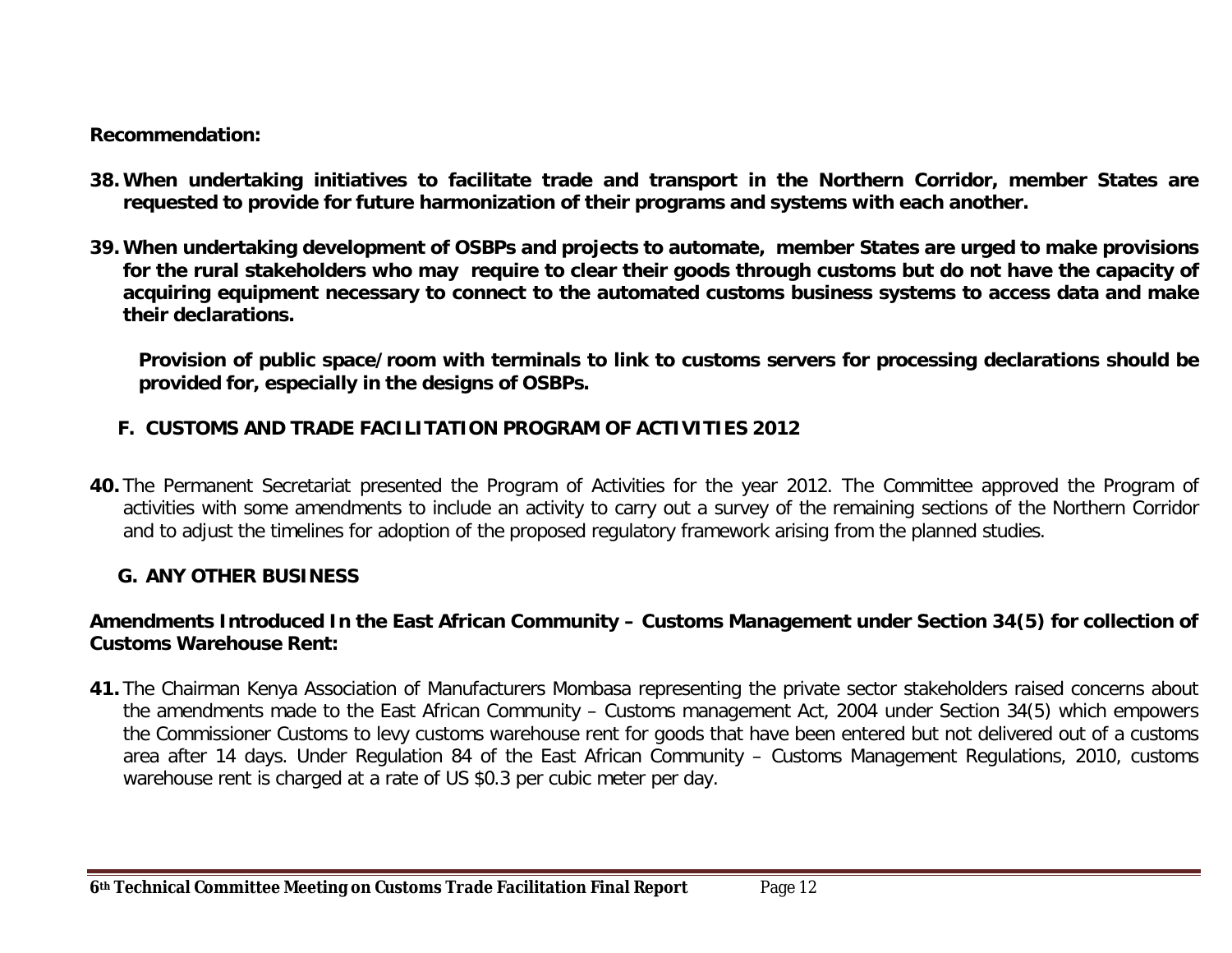- **42.** The practice at the Mombasa Port is that the Customs Agents are required to pass their entries in advance based on the expected time of arrival (ETA) of a vessel as published by both the shipping lines and KPA. The levying of Customs Warehouse Rent does not put in consideration;
	- **i.** The late arrival of a vessel after the entry has been passed
	- **ii.** The late discharge of cargo from vessels resulting from delays in berthing of the vessels
	- **iii.** Lack of vehicles and challenges in vehicle movements at the Port to evacuate large shipments of bulky cargo say shipments of 40,000 tons of grain or steel products in 14 days.
	- **iv.** That the trader pays demurrage (rent) to the Transit Sheds or CFS operators where the cargo is kept pending delivery
- **43.** The criteria for waiver of the customs warehouse rent by the Commissioner Customs is cumbersome and takes long, the process may take up to 6 days. The criterion for waiver does not facilitate direct delivery of goods from the vessel whose arrival, berthing or discharge is delayed.
- **44.** Following the discussions that ensued, the meeting observed that the need for the Customs Agents to pre-enter the goods prior to their arrival as a means of enhancing expeditious delivery of the goods from the Port. The meeting made the following recommendation:

### **Recommendation:**

**45. The Permanent Secretariat in collaboration with the member States should make a follow up with the EAC Secretariat the issues raised above by the representative of the private sector with an aim of reviewing section 34(5) of the EAC-CMA, 2004 to address their concerns.**

### **H. VENUE OF THE NEXT MEETING**

**46.** The Republic of Rwanda accepted to host the 7th Technical Committee meeting on Customs and Trade Facilitation.

# **I. ADOPTION OF REPORTS**

**47.** The Technical Committee adopted the reports presented by the Permanent Secretariat with amendments.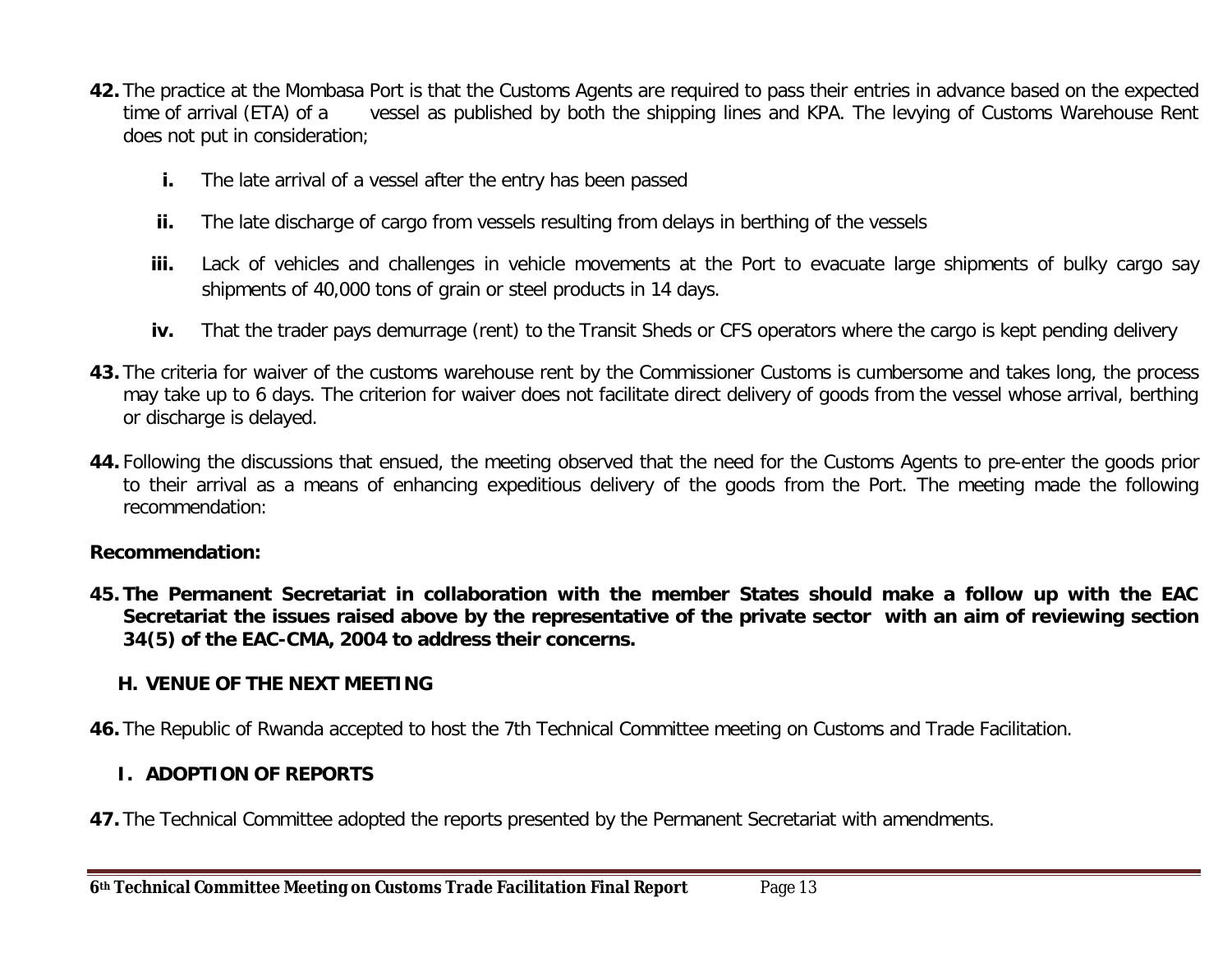## **J. CLOSURE OF THE MEETING**

**48.** The meeting was closed on 18<sup>th</sup> November 2011 after adoption of the final report.

# *ANNEX 1*

# **LIST OF PARTICIPANTS 6TH MEETING OF THE NORTHERN CORRIDOR CUSTOMS AND TRADE FACILITATION COMMITTEE**

### **LISTE DES PARTICIPANTS LA 6EME REUNION DU COMITE DES DOUANES ET LA FACILITATION DU COMMERCE**

#### **HOTEL SOURCE DU NIL – BUJUMBURA, BURUNDI 17-18 NOVEMBER 2011**

#### **BURUNDI**

- 1. Vital Narakwiye, Senior Adviser/Cabinet, Ministry of Transport, Public Works & Equipment, B P 1860, Bujumbura, Burundi, Tel: +257 77745735 Email: narakwiyevital@yahoo.fr
- 2. Pierre Bayihishako, Director of Road Planning, Office des Routes, Avenue Heha, Q. Kabondo, B P 6675, Bujumbura, Burundi, Tel: +257 22222940, Fax: +257 22220959 Email: bapierresimon@yahoo.fr
- 3. Vincent Nitereka, Conseiller, Ministère du Commerce, Industrie, Mutanga Nord, Bujumbura, Burundi, Tel: +257 77799123 Email : vinitereka@yahoo.fr
- 4. Gloriose Ntibarutaye, Conseillère, Ministère du Commerce, B P 492, 3<sup>eme</sup> Etage 327, Bujumbura, Burundi, Tel : +257 79969082, Fax: +257 22225595 Email: ntiba70@yahoo.fr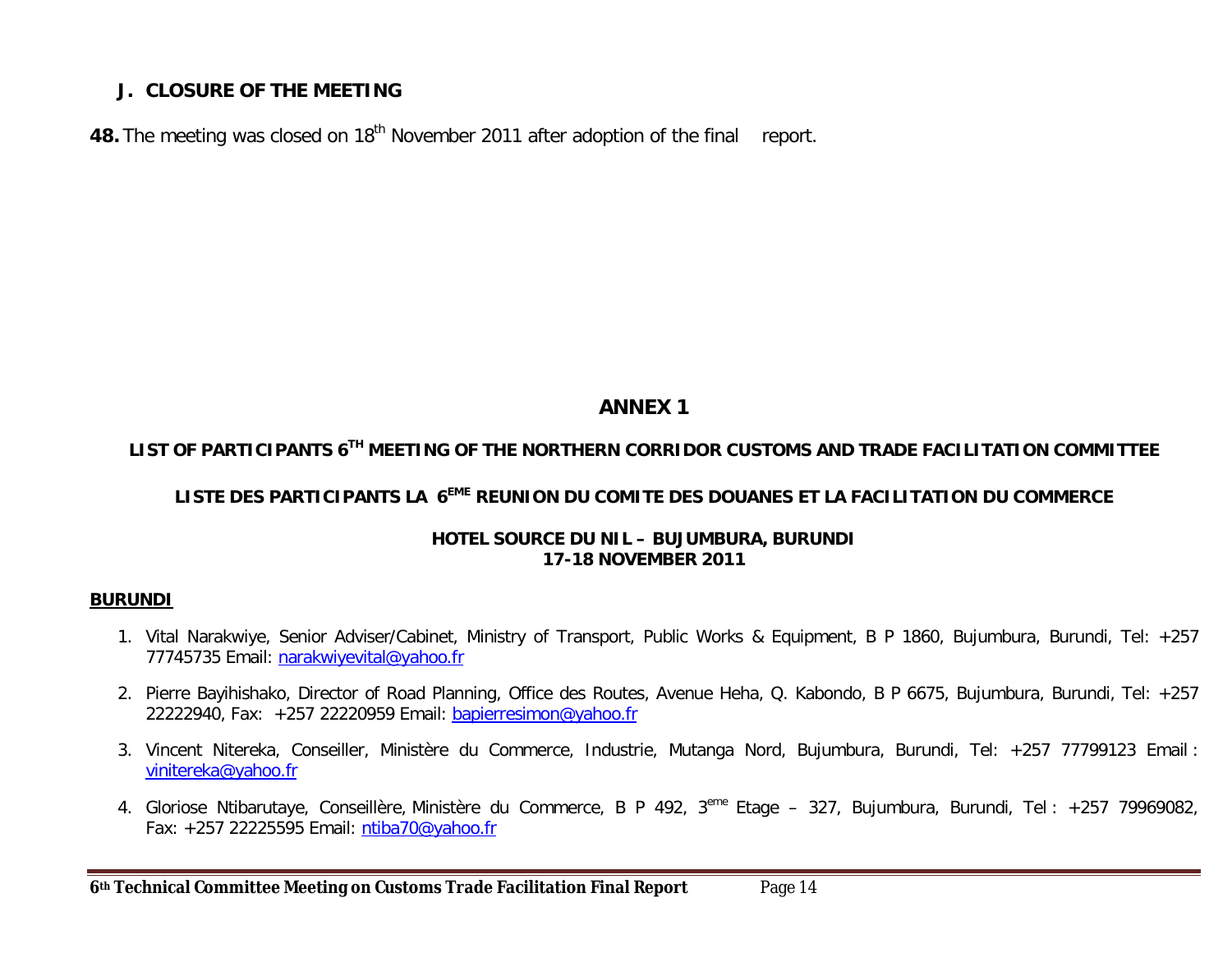- 5. Norbert Barutwanayo, Conseiller au Département des Transports Intérieurs, Ministère des Transports des Travaux Publiques et de l'Equipement, Cibitoke, 15 Avenue No.124, Tel : +257 79211109 Email : barutwanorbert@yahoo.fr
- 6. Dukundane Dieudonne, Director, International Transport Department, Ministry of Transport, Public Works and Equipment, P O Box 1860, Bujumbura, Burundi, Tel : +257 77657589 Fax: +257 22223346 Email: dukundaned@yahoo.fr
- 7. Melchiade Niyonzima, Private Sector, Transporter, Q Industriel, Tel: +257 78802106 Email: melchiade76@yahoo.fr
- 8. Nzohabonimana Alexis, Managing Director, Office du Thé du Burundi, P O Box 2680, Bujumbura, Burundi, Tel : +257 77746082, Fax : +257 22224657 Email : nzohabal@yahoo.fr
- 9. Ndayishimiye Jean-Pierre, Chief of Administration Board, Road Authority, Public Works, Bujumbura, Burundi, Tel: +257 77745477 Email: ndayjp2000@yahoo.fr
- 10. Pacelli Sindaruhuka, Technical Advisor, National Assembly, Kigore, Burundi, Tel: +257 79933631 Fax: +257 75 256494, Email: sindpa@yahoo.fr
- 11. Masumbuko Jean de Dieu, Conseiller Technic, Ministère des Transports, Rohero, Bujumbura, Burundi, Tel: +257 79904937, Email: massopjess@yahoo.fr
- 12. Ndayitwayeko Venuste, Technical Advisor, Ministry of Transports, Public Works and Equipment, P O Box 1860, Bujumbura, Burundi, Tel : +257 79150803 Fax : +257 22226840 ndayitwayeko@yahoo.fr
- 13. Muhimpundu Fiacre, Office Burundais des Recettes, OBR Media Advisor, Emmaris Pathway Building, +257 22276150/75427304 Email: monfiacre@yahoo.fr
- 14. Buhire Aimé Charles, Office Burundais des Recettes, Bujumbura, Burundi, Tel: 257 77729711 Email : burundibuhire@yahoo.fr
- 15. Ruhara Jean Bosco, Conseiller à la D.G.T/Point Focal de l'Observateur des Transports ACTT-CN, Ministère des Transports des Travaux Publiques et de l'Equipement, Bujumbura, Burundi, Tel : +257 78865325 Email: ruharabos@yahoo.fr
- 16. Mbonabuca Athanase, Directeur Général de Transports, Ministère des Transports des Travaux Publiques et de l'Equipement, Burundi Tel : +257 79952534/22219324 Email : athanasembonabuca@yahoo.fr
- 17. Nidufasha Dieudonne, Technical Advisor, Fédération Nationale des Transporteurs du Burundi, Rohero II, Chausee P.L.R., Tel: +257 79294880 Email : deusnidu1@yahoo.fr
- 18. Ndayisenga Aloys, Chef de Service, Administration & Finance, Fonds Routier National, B P 456, Bujumbura, Burundi, Tel : +257 22247379 Email : fondsroutiernational@yahoo.fr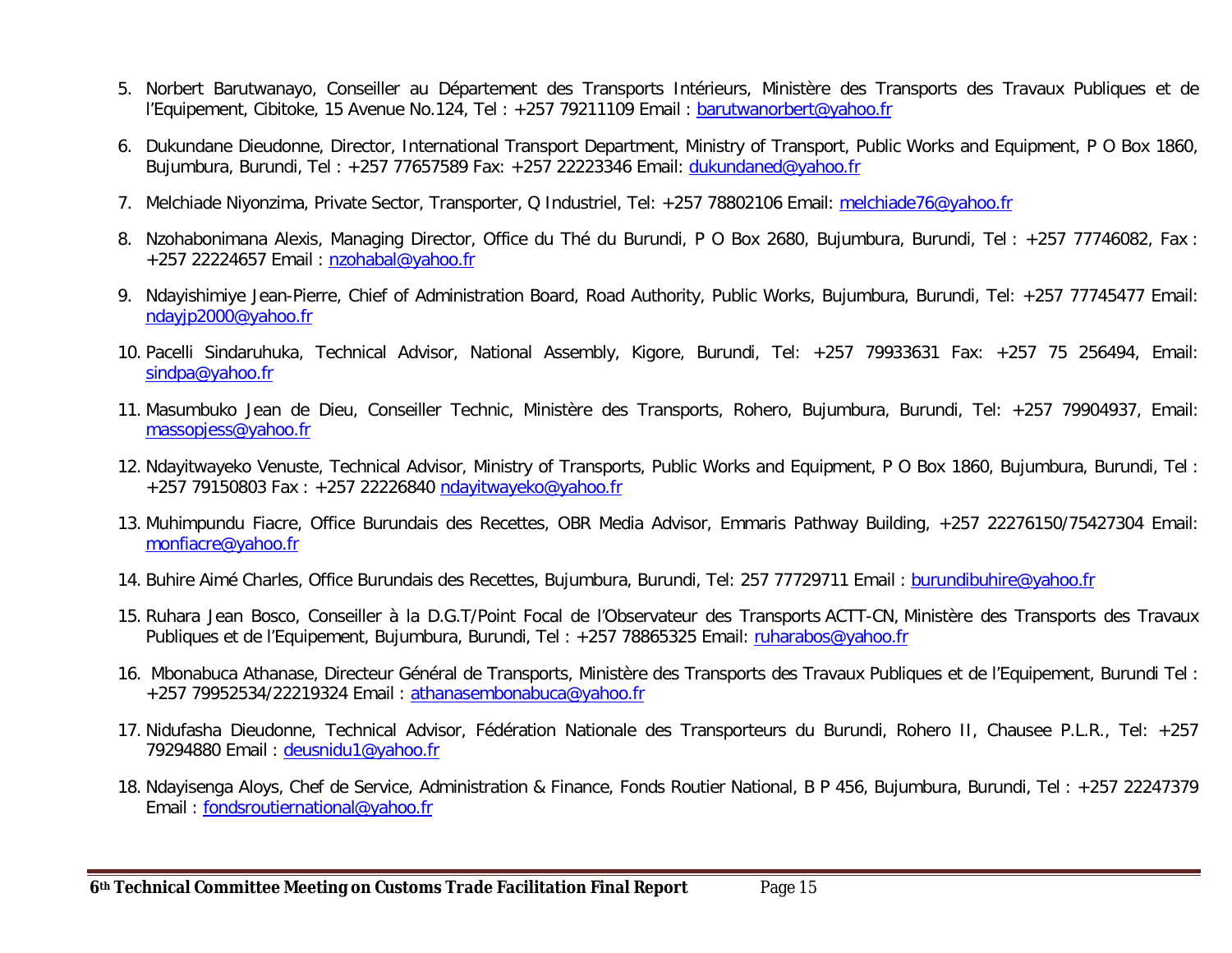- 19. Gahiro Imelde, Customs Officer, Burundi Revenue Authority, (OBR), Bujumbura, Burundi, Tel: +257 77771268, Email: gamelda2006@yahoo.fr
- 20. Karl-Chris Nsabiyumva, Trade Facilitation Officer, OBR, Bujumbura, Burundi, Tel:+257 78870240 Email: nkrobal@hotmail.com

#### **DEMOCRATIC REPUBLIC OF CONGO**

- 21. Jean-Paul Makinde, Directeur, Office Congolaise de Contrôle, Bukavu, R D Congo, Tel : +243 814383761 Email : occ\_direct@yahoo.fr, kingojean@yahoo.fr
- 22. Raymond Katambwe, Directeur ; Office Congolaise de Contrôl, Uvira, R D Congo, Tel : +243 998666777 Email : katambwe@gmail.com
- 23. Kabulu Monji, Directeur, Regie des Voies Fluviales (RVF), Kalemie, R D Congo, Tel : 257 998848246 Email : josephkabulu@yahoo.fr
- 24. Ntambwe Kanku Evariste, Directeur des Douanes, Direction Generale des Douanes & Accises, 85, Avenue des Orchidees, Quartier de Volcan, Commune de Goma/Nord Kivu, R D Congo Tel: + 243 998802476 Email: evantambwe@yahoo.fr
- 25. Nkongolo Kabila M. Jean-Baptiste, Directeur des Douanes Accises, Direction Générale des Douanes & Accises, Avenue Lumumba, Ville de Kisangani, Province Orientale, R D Congo Tel: +243 997776958, Email: nkokabilajb@yahoo.fr
- 26. Zoé Bokanya Lomboto, Directeur Provincial Sud Kivu, Direction Générale des Douanes et Accises, Province de Sud Kivu, Bukavu, R D Congo Tel: +243 999923630 Email: zowe\_bokanya2@yahoo.fr
- 27. Ngatchebo Nzoli Felly, Controleur des Douanes, DGDA, Blvd du 30 Juin, Place Le Royal, Immeuble Sankuru, Kinshasa, R D Congo, Tel : + 243 998130225 Email: felly\_ngatchebo@yahoo.fr
- 28. Peter Molisho bin Bolinde, Inspecteur des Douanes, D.G.D.A., Bld 30 Juin, Kinshasa, R D Congo, Tel: +243 997021474, Email: petermolisho@yahoo.fr
- 29. Wilanga Monga Mosamba, Directeur, SONAS s.a.r.l., Av. Mayanganga, Q. CPA./Mushi-com, Mont. Ngafula/Kinshasa Tel: +243 813942705 Email: contact@sonasrdc.com
- 30. Maurice Kendwa, Directeure OCC Nord/Kivu, Office Congolais de Contrôle, Goma, R D Congo, Tel : +243 817009153 Email :jmbkendwa1@yahoo.fr

#### **KENYA**

31. Tom K. Mailu, Corporate Planning Manager, Kenya Pipeline Co. Ltd, P O Box 73442 – 00200, Nairobi, Kenya, Tel: +254 20 2606500, Fax: +254 20 3540032, Email: tom.mailu@kpc.co.ke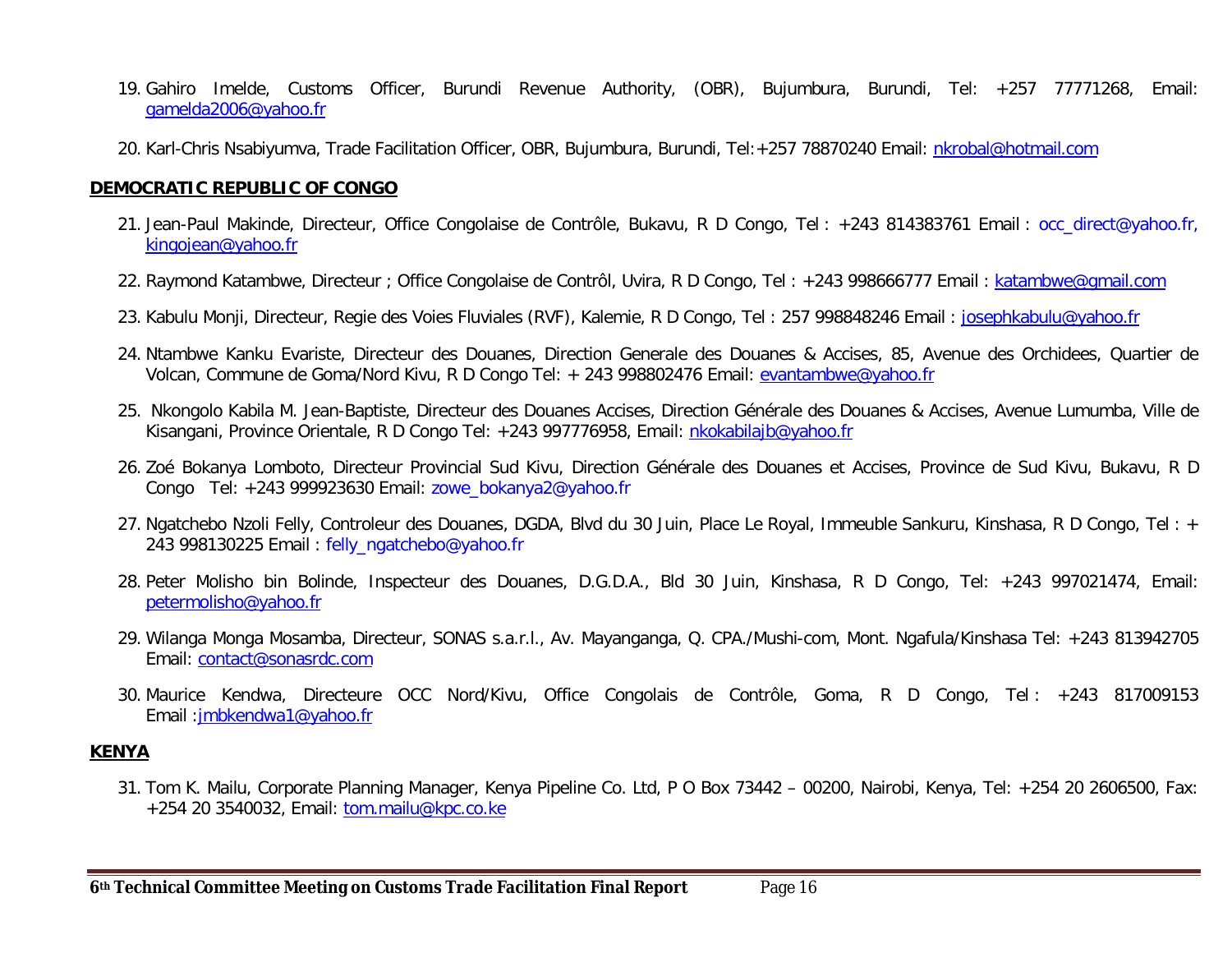- 32. James Mwayayi, OPS Officer, Kenya Ports Authority, P O Box 95009 80100, Mombasa, Kenya, Tel: +254 41 2112999, Fax: +254 41 2311867 Email: jmwayayi@kpa.co.ke
- 33. Samuel O. Helu, Principal Planning Officer, Kenya Ports Authority, P O Box 95009, 80104, Mombasa, Kenya, Tel: +254 41 2112999, Fax: +254 41 2311867, Email: sohelu@kpa.co.ke
- 34. Benedict Kimau, Safety, Health & Environment Manager, Kenya Railways, P O Box 30121-00100, Nairobi, Kenya, Tel: +254 20 2210111, Fax:+ 254 20 340049, Email: kimau@krc.co.ke
- 35. Juma Ahmed Ali, Asst. Monitoring Officer, Kenya Maritime Authority, P O Box 95076-80104, Mombasa, Kenya, Email: info@kma.go.ke/jahmed@kma.go.ke
- 36. Joshua Masila Kimulu, Senior Economist, Ministry of Trade, P O Box 30430-00100, Nairobi, Kenya, Tel: +254 721 336250, Email: Joshuakimuluu@yahoo.com
- 37. Eng. Joseph S. Khisa, Manager (Planning), Kenya National Highways Authority, P O Box 49712-00100, Nairobi, Kenya, Tel: +254 722 527766 Email: jskhisa@yahoo.com
- 38. Munir Thabit, Port Representative, Cereal Millers Association & Kenya Association of Manufacturers, P O Box 87074 80100, Mombasa, Kenya, Tel: +254 720 810999 Fax: +254 2494656 Email: mnr.thabit@gmail.com
- 39. Boaz Makomere, Secretary General, Kenya International Freight & Warehousing Association (KIFWA), Nairobi, Tel: +254 723322 Fax: +254 20 4450246 Email: nationalsecretary@kifwa.co.ke

#### **RWANDA**

- 40. Innocent Hagenimana, Senior Transport Engineer, RTDA/Mininfra, P O Box 6674, Kigali, Rwanda, Tel: +250 782369174 Email: hagenza@gmail.com
- 41. Dominique Rurangirwa, Legal & Road Safety Expert, Ministry of Infrastructure, P O Box 24, Kigali, Rwanda, Tel: +250 788500756 Email: domirura@yahoo.fr
- 42. Musekeweya Beatrice, Senior Transit Officer, Customs Services Department, Rwanda Revenue Authority, P O Box 3987, Kigali, Rwanda, Tel: +250 788862166 Email: beatrice.musekeweya@rra.gov.rw/museke1@yahoo.fr
- 43. Mukarugwiza Laurence, Professional in Charge of Regional Integration, Ministry of Trade and Industry, P O Box 73, Kigali, Rwanda, Tel: +250 788762846 Email: laurence307@yahoo.fr
- 44. Tan Bee Teng, Operations Manager, Magerwa, Rwanda, Email: bt.tan@portek.com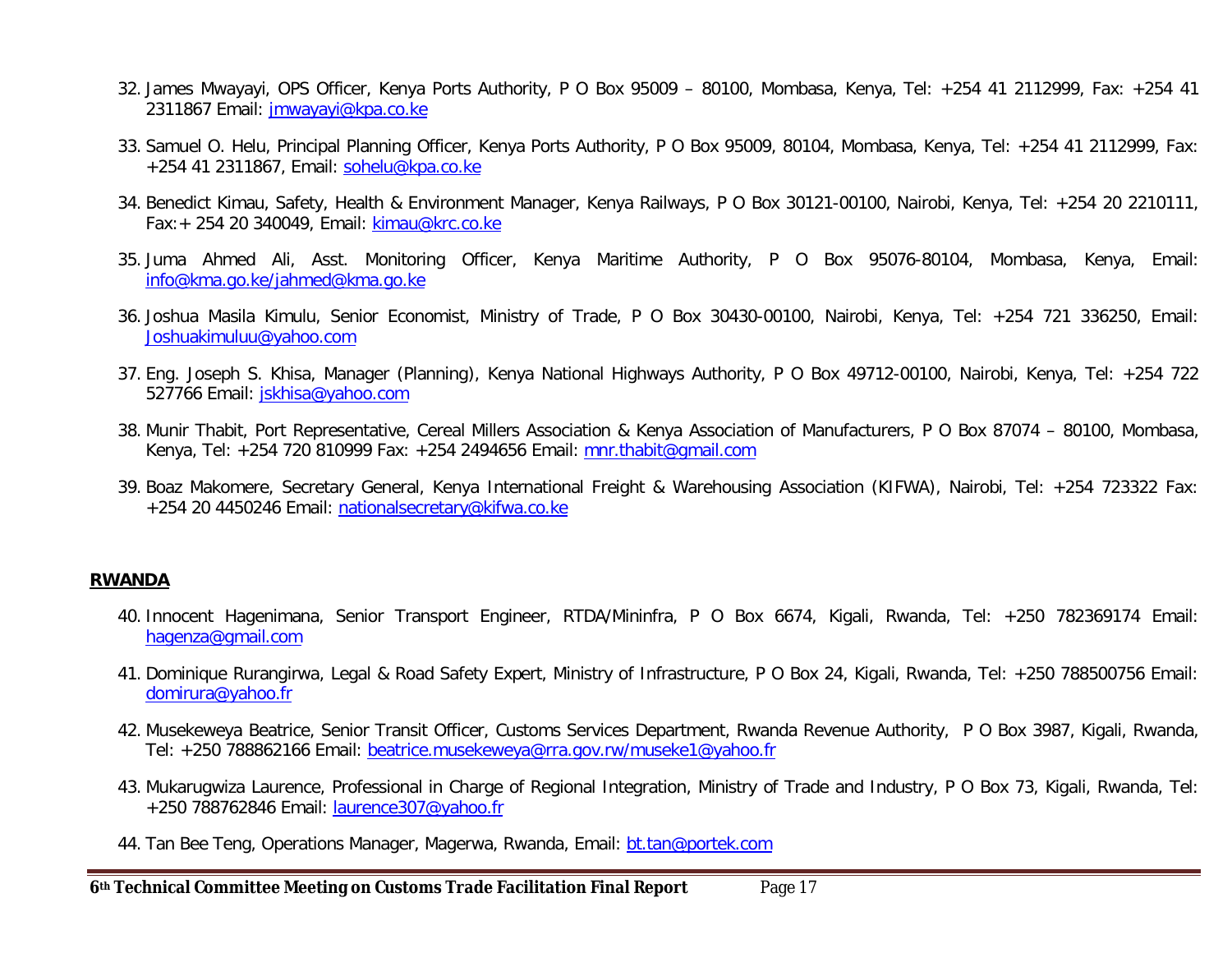45. Sekanyana Aimable, Head of Special Projects, MAGERWA, P O Box 380 Kigali, Tel: +250 788539258 Email: aimable.sekanyana@magerwa.com/s\_aimable@hotmail.com

#### **INTERNATIONAL ORGANIZATIONS**

- 46. Archie Mgondah, Secretary General, ISCOS, Off Links Road, Nyali, Next to AAR, P O Box 89112-80100, GPO, Mombasa, Kenya, Tel: +254 720 102574 Fax: +254 41 4470645 Email: iscos@ikenya.com
- 47. John Mwanza, Director of Shipping, Ports and Freight Services, ISCOS, P O Box 89112, Mombasa 80100, Kenya, Tel: +254 41 4470644, +254 722502718/736758893 Email: iscos@ikenya.com/johnmwanza2008@yahoo.com
- 48. Callixte Ntamutumba, Transport Economist, PMAESA, P O Box 99209, Mombasa, Kenya, Email: ntamutumba@hotmail.com
- 49. Yusuf Atiku Abdalla, Regional Trade Policy Advisor, COMESA, COMESA Secretariat, Ben Bella Rd, P O Box 30051, Lusaka, Zambia, Tel: +260 211229725, Fax: +260 211 225107 Email: yabdalla@comesa.int/yusuf\_abdalla@yahoo.com

#### **INTERPRETERS**

- 50. Louis Burakuvye, Interpreter, P O Box 7076, Bujumbura, Burundi, Tel: +257 79984777 Email: louisburas@yahoo.fr
- 51. Aimé Banyiyezako, Freelance Conference Interpreter, P O Box 1658, Burundi, Tel: +257 76995748 Email: comfacilitation@gmail.com

#### **TRANSLATORS**

- 52. Canisius Rusagara, Translator, B P 6284, Kigali, Rwanda, Tel : +250 788461256 Email : rusac1@yahoo.com
- 53. John Karanja, Interpreter/Translator, P O Box 12384-00100, Nairobi, Kenya, Tel: +254 722 420641 Email: frenchjk@yahoo.fr

#### **TECHNICIAN**

54. Gérard Coyitungiye, Technician Interpreter (Simultaneous), ICGLR, Bujumbura, Burundi, Tel:+257 7913731 Fax: +257 22256828 Email: gerard.coyitungiye@gmail.com

#### **TTCA SECRETARIAT**

- 55. Philip Mwanthi, Ag. Executive Secretary, TTCA, P O Box 34068 80118, Nyali, Mombasa, Tel: +254 723285900, Email: pmwanthi@ttcanc.org
- 56. Fred Tumwebaze, Head of Programme, Private Sector Promotion, P O Box 34068 80118, Nyali, Mombasa, Tel: +254 714906034 Email: ftumwebaze@ttcanc.org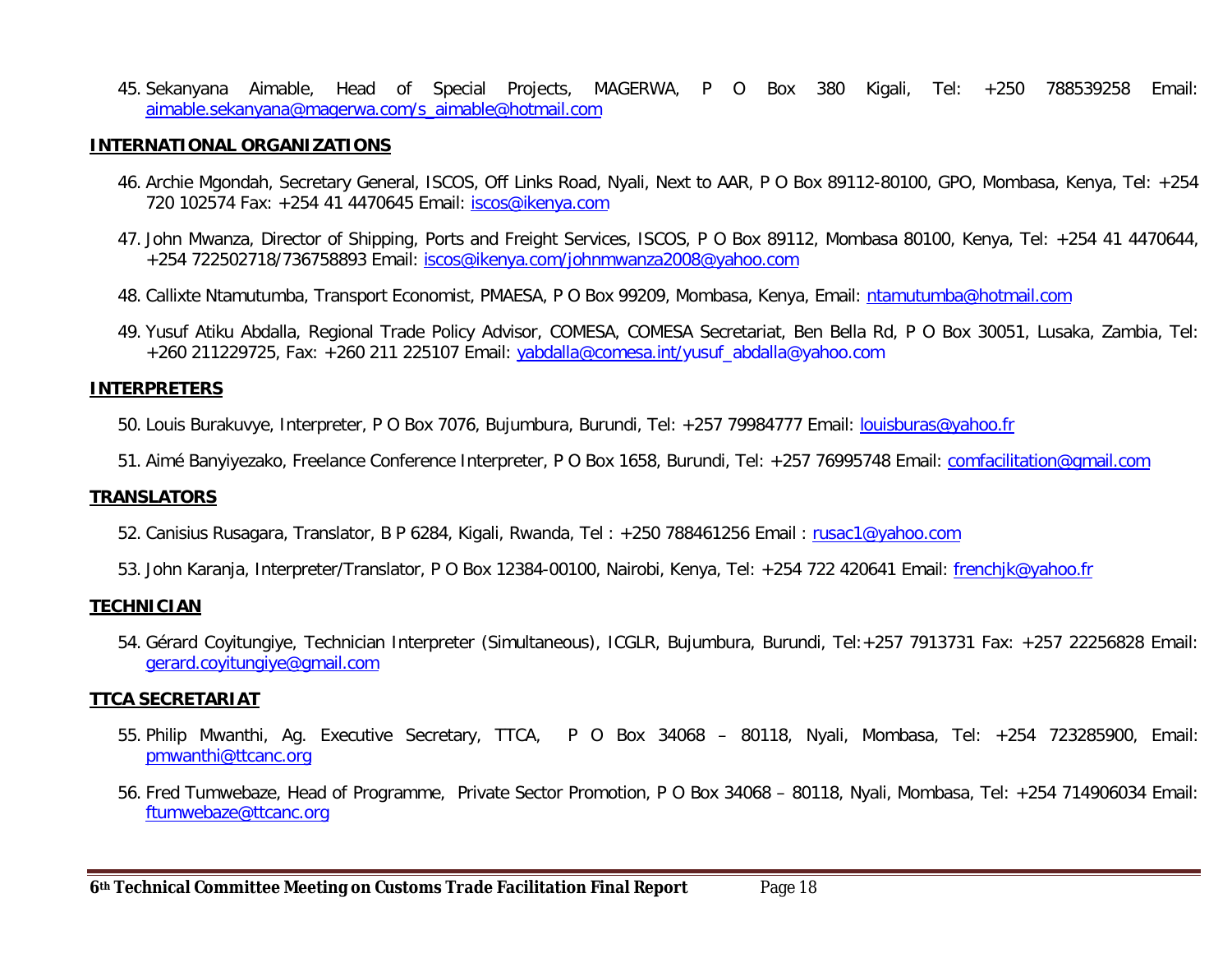- 57. Aloys Rusagara, Head of Transport Policy Planning, P O Box 34068-80118, Nyali, Mombasa, Tel : +254 729381389 Email: arusagara@ttcanc.org/rusaaloys@yahoo.fr
- 58. Patrick Kebela Kebela, Assistant Programme Officer, P O Box 34068 80118, Nyali, Mombasa, Tel: +254 716000996, Email: pkebela@ttcanc.org
- 59. Fred Paul Babalanda, Assistant Programme Officer CTF, P O Box 34068-80118, Nyali, Mombasa, Tel: +254 715641568, Email: pbabalanda@ttcanc.org
- 60. Cyriaque Havyarimana, Conference Officer, P O Box 34068-80118, Nyali, Mombasa, Tel: +254 714226472, Email: chavyarimana@ttcanc.org
- 61. Venant Ntahonsigaye, Consultant, P O Box 34068-80118, Nyali, Mombasa, Email: vntahonsigaye@ttcanc.org
- 62. Agnetta Mwinga, Administrative Assistant, P O Box 34068-80118, Nyali, Mombasa, Email: amwinga@ttcanc.org

*ANNEX 2*

# **6 TH MEETING OF THE NORTHERN CORRIDOR CUSTOMS AND TRADE FACILITATION COMMITTEE HOTEL SOURCE DU NIL – BUJUMBURA, BURUNDI**

**6th Technical Committee Meeting on Customs Trade Facilitation Final Report** Page 19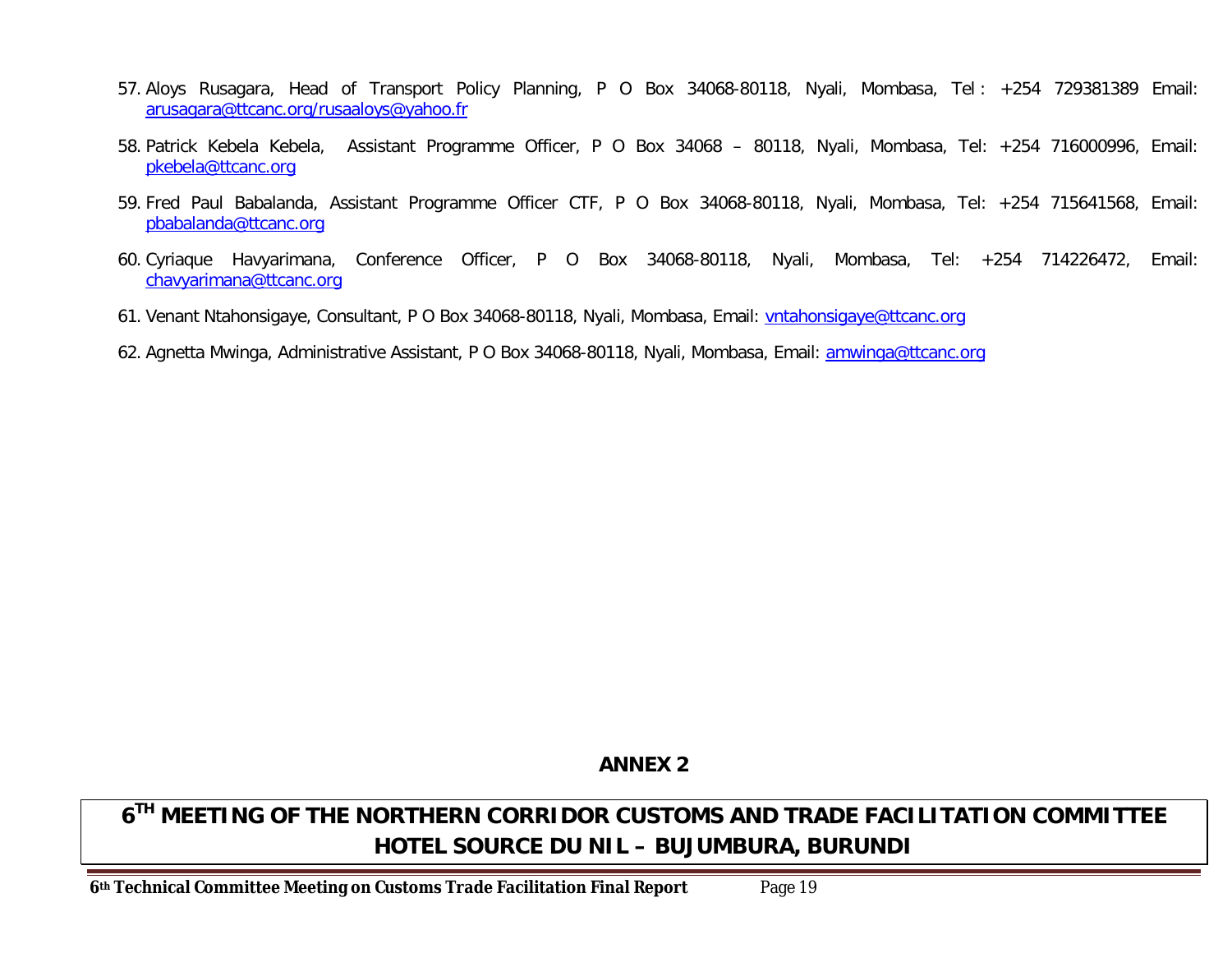# **17-18 NOVEMBER 2011**

# **PROVISIONAL AGENDA**

- 1. Opening Session
- 2. Installation of Bureau
- 3. Report on the Unique Consignment Reference (UCR)
- 4. Report on the COMESA Simplified Trade Regime (STR)
- 5. Progress Report on EATTFP Activities
- 6. Report on the 5<sup>th</sup> Customs and Trade Facilitation Stakeholders Forum and the Northern Corridor Stakeholders Survey of Mombasa – Malaba Section
- 7. Country Reports on the implementation of the One Stop Border Posts (OSBP), Electronic Cargo Tracking Systems (ECTS), Authorized Economic Operators (AEO) and the Electronic Single Window System (eSWS)
- 8. Work Plan for Customs and Trade Facilitation for 2012
- 9. Any Other Business
- 10. Preparation and Adoption of the 6<sup>th</sup> Customs and Trade Facilitation Committee Report.
- 11. Closing Session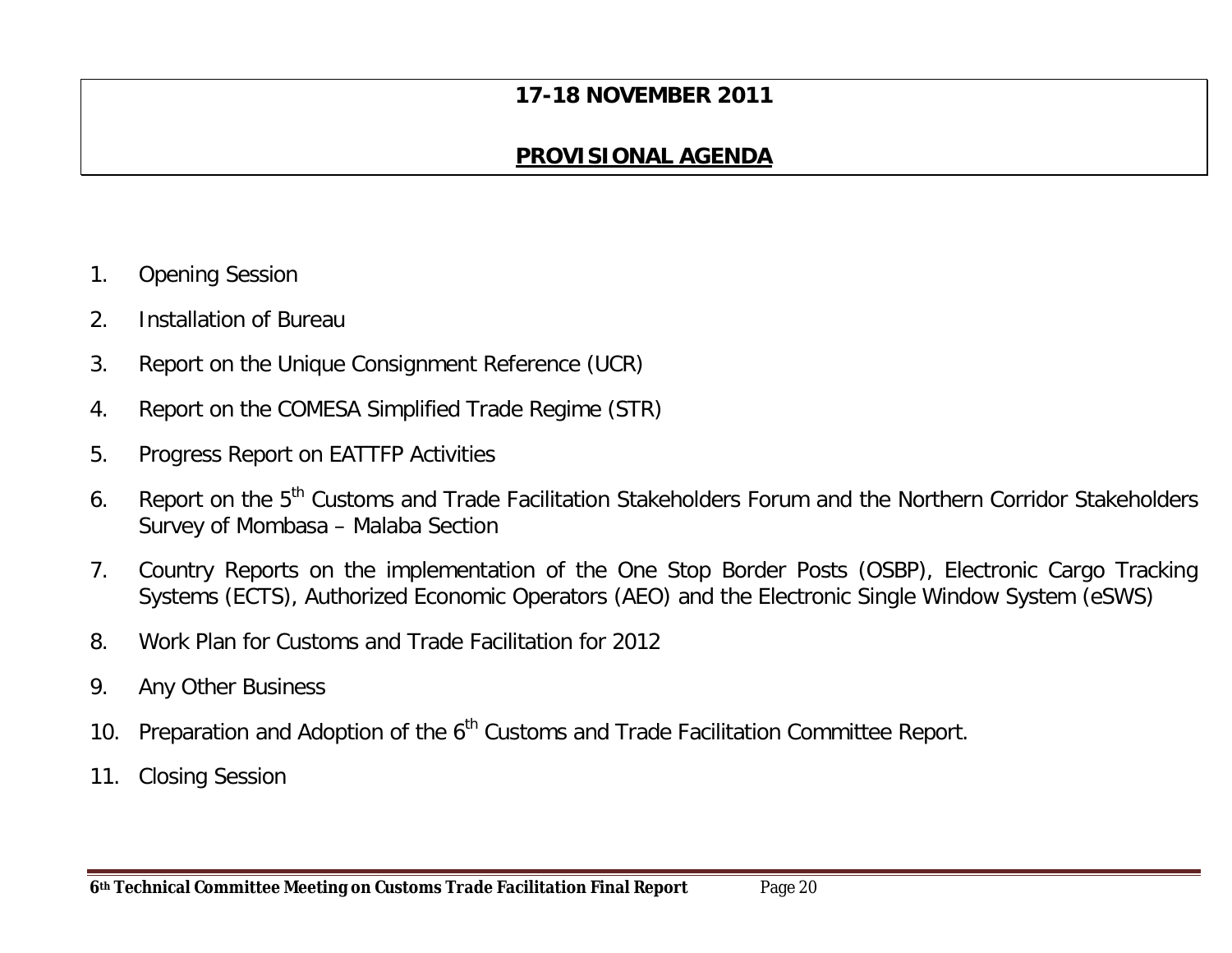# **PROGRAMME OF WORK**

| $6^{TH}$ CUSTOMS AND TRADE FACILITATION COMMITTEE MEETING 17 <sup>TH</sup> - 18 <sup>TH</sup><br>NOVEMBER, 2011 |                                                                                                                                                     |  |
|-----------------------------------------------------------------------------------------------------------------|-----------------------------------------------------------------------------------------------------------------------------------------------------|--|
| Day 1                                                                                                           |                                                                                                                                                     |  |
| Thursday, 17 November, 2011.                                                                                    |                                                                                                                                                     |  |
| $08:30 - 09:00$                                                                                                 | <b>Registration of Participants</b>                                                                                                                 |  |
| $09:00 - 09:30$                                                                                                 | <b>Opening Session</b><br>Welcome remarks by Ag. Executive Secretary<br>Speech by Guest of Honor, Commissioner General Burundi<br>Revenue Authority |  |
| $09:30 - 10:00$                                                                                                 | <b>Installation of Bureau</b><br>Adoption of Agenda and Program of Work<br><b>Introduction of Participants</b>                                      |  |
|                                                                                                                 | <b>Presentation of Reports:</b>                                                                                                                     |  |
| $10:00 - 10:30$                                                                                                 | $\mathbf{I}$ .<br>Use of the Unique Consignment Reference (UCR)<br><b>Discussions</b>                                                               |  |
| $10:30 - 11:00$                                                                                                 | П.<br>Report on the COMESA Simplified Trade Regime (STR)<br><b>Discussions</b>                                                                      |  |
| $11:00 - 11:30$                                                                                                 | <b>COFFEE/TEA BREAK</b>                                                                                                                             |  |
| $11:30 - 12:00$                                                                                                 | <b>III.</b> Progress Report on the EATTFP Activities.                                                                                               |  |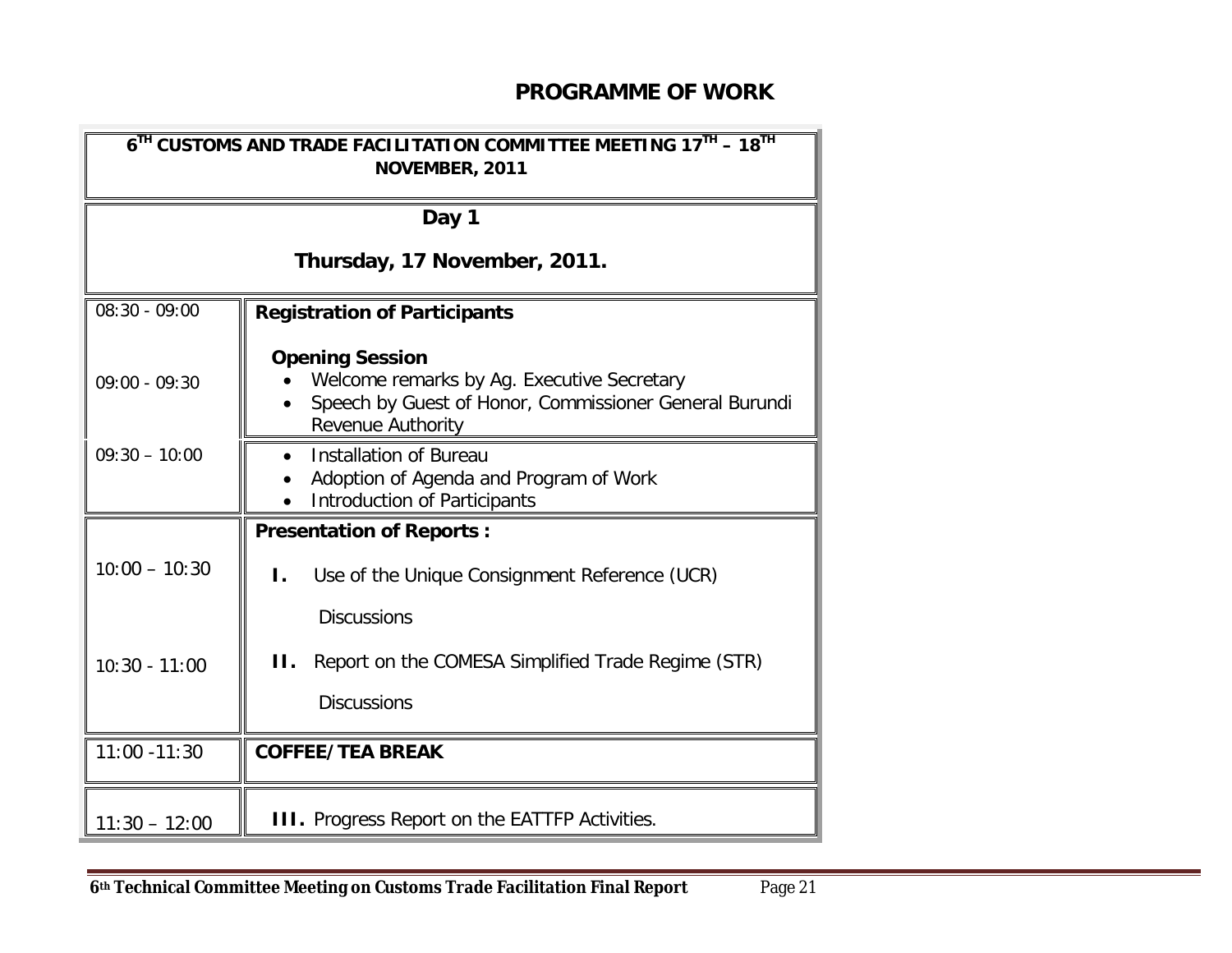| $12:00 - 12:45$ | <b>Discussions</b><br>IV. Report on the 5 <sup>th</sup> Stakeholders Forum Meeting and the<br>Northern Corridor Stakeholders Survey of the Mombasa -<br>Malaba Section<br><b>Discussions</b> |
|-----------------|----------------------------------------------------------------------------------------------------------------------------------------------------------------------------------------------|
| $12:45 - 14:00$ | <b>LUNCH BREAK</b>                                                                                                                                                                           |
| $14:00 - 15:30$ | V. Country Reports on the Implementation of the OSBP, AEO,<br>ECTS and Electronic Single Window System.                                                                                      |
|                 | Burundi                                                                                                                                                                                      |
|                 | Democratic Republic of Congo                                                                                                                                                                 |
|                 | Kenya                                                                                                                                                                                        |
|                 | Rwanda                                                                                                                                                                                       |
|                 | Uganda                                                                                                                                                                                       |
|                 | <b>Discussions</b>                                                                                                                                                                           |
| $15:30 - 16:00$ | VI.<br>Programme Of Activities Jan - June 2012                                                                                                                                               |
|                 | <b>Discussions</b>                                                                                                                                                                           |
| $16:00 - 16:30$ | VII.<br>Any Other Business                                                                                                                                                                   |
|                 | End of Day 1                                                                                                                                                                                 |